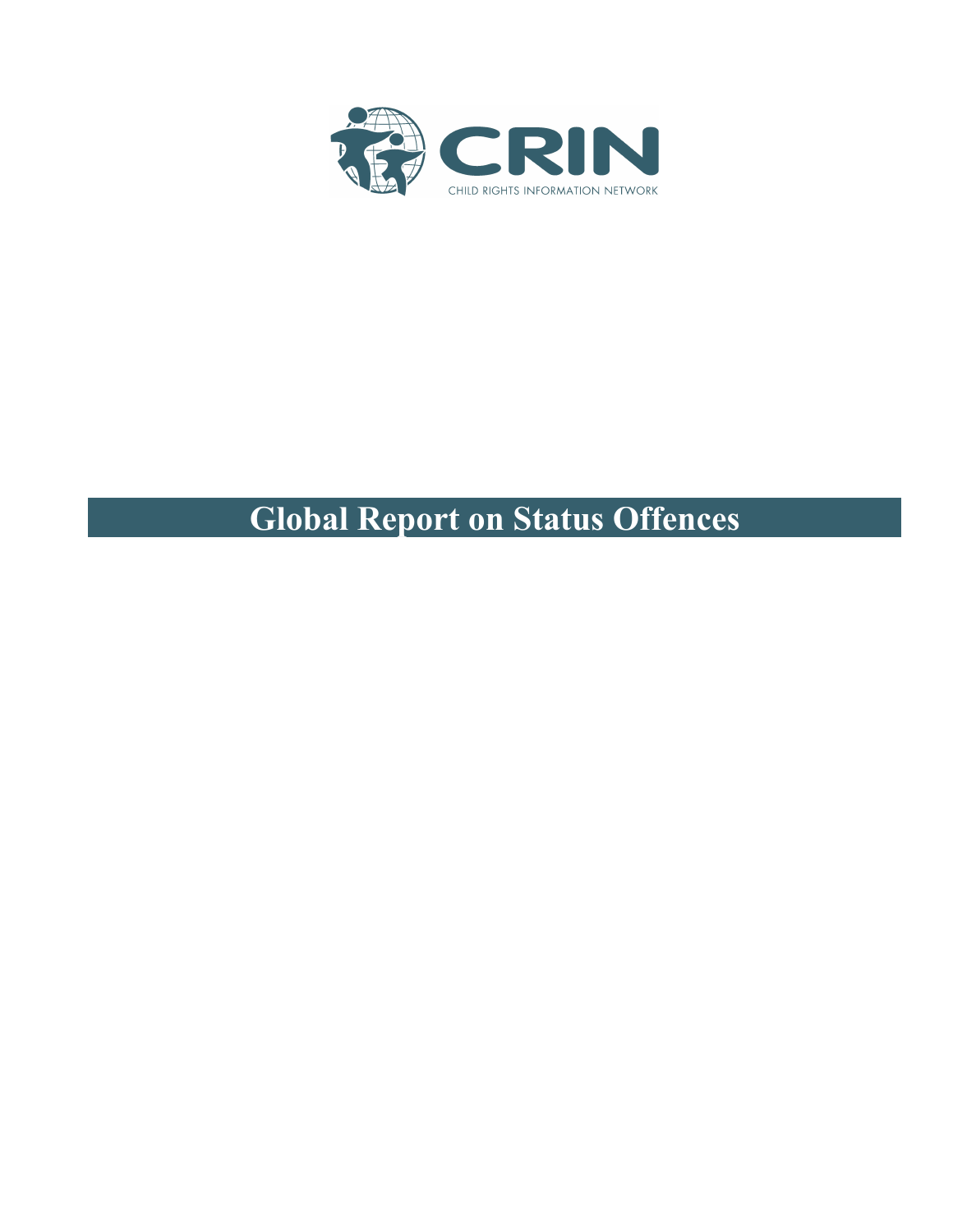CRIN is a global network coordinating information and promoting action on child rights. More than 2,000 member organisations and tens of thousands more activists from across the world rely on CRIN for research and information.

CRIN presses for rights, not charity, for children and is guided by a passion for putting children's rights at the top of the global agenda by addressing root causes and promoting systematic change. Its guiding framework is the UN Convention on the Rights of the Child (CRC).

First published 2009 © Child Rights Information Network 2010 The Child Rights Information Network is a charity registered in England and Wales (1125925). Registered Company No. 6653398. CRIN encourages personal and educational use of this publication and grants permission for its reproduction in this capacity where proper credit is given in good faith. For resale or commercial distribution in any other manner, prior permission must be obtained in writing from the publisher.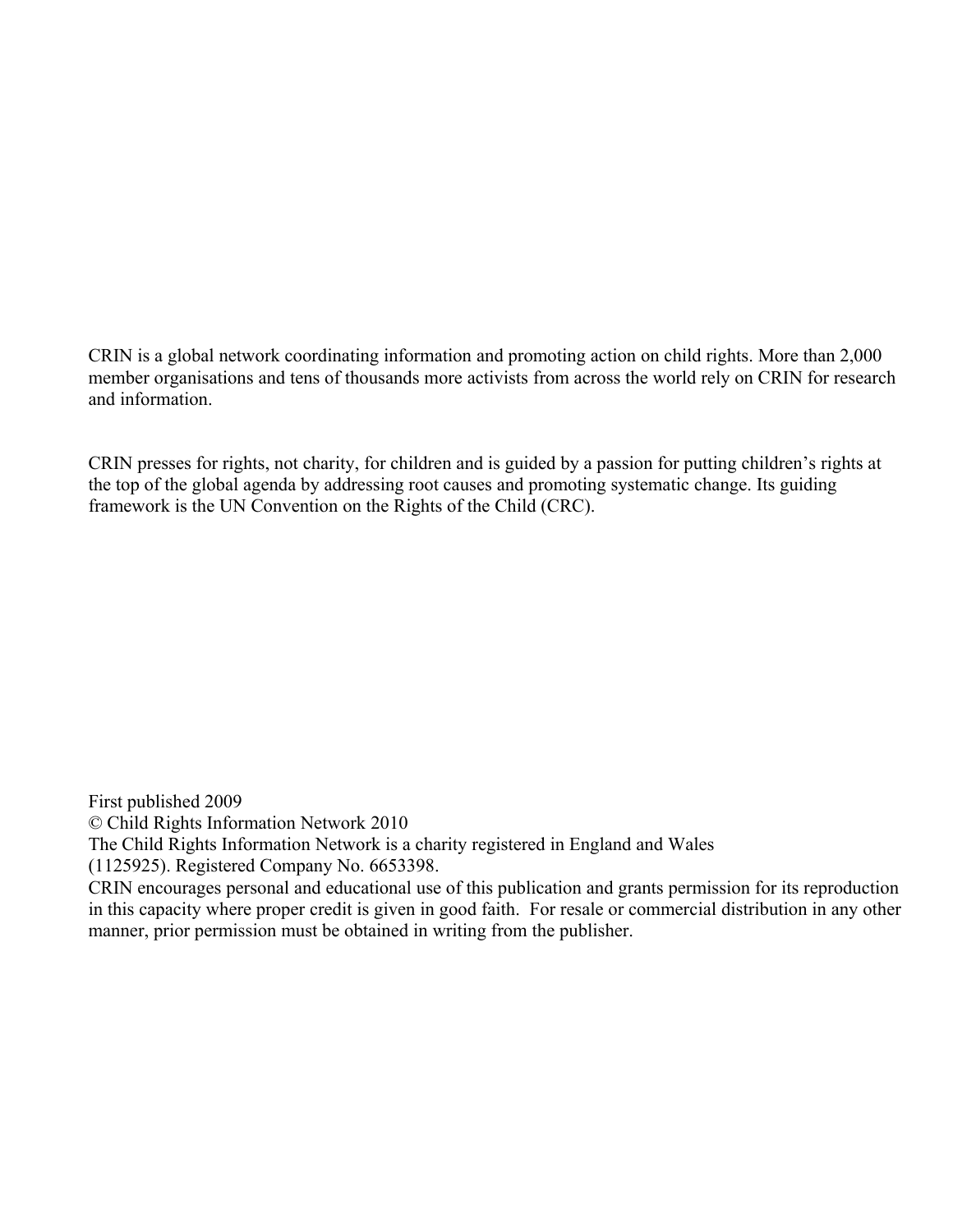# **Contents Contents**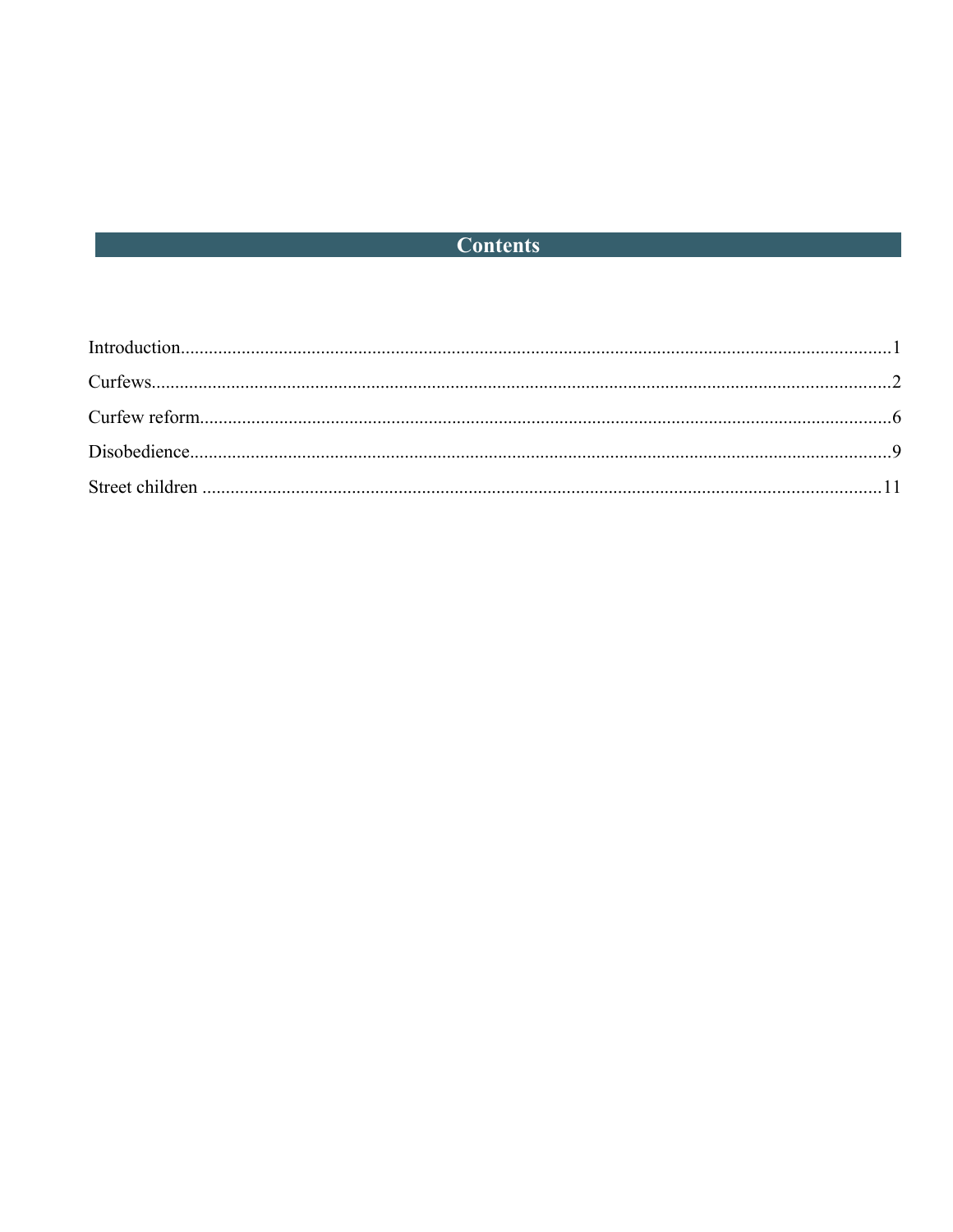# **Global Report on Status Offences**

This publication gives an overview of status offences, including curfew violations, disobedience, begging, truancy and suspected gang membership with examples from around the world. It also contains a section on how to challenge curfew laws as a first step towards seeking the abolition of all status offence laws affecting children.

This is a new area of research. As such, the report is a working document. If you know of any relevant information, laws, or have any comments, please email [info@crin.org](mailto:info@crin.org)

*Please note that the examples provided in this report are not necessarily accurate reflections of the current laws in a country or city. Rather, they serve to show the various forms that status offences can take, the ways that they often come into being, and the manner in which they affect children's lives.*

#### **Introduction**

Children come into contact with the justice system not only through general crime and delinquency laws, but also through committing special non-criminal "status offences." Status offences are special because they encompass acts that would not be criminal if they were committed by adults. This means that a status offender's conduct is considered unacceptable not because it is harmful, but solely on the basis of age. Status offences take many different forms in countries, states, and localities around the world - examples include curfew violations, school truancy, running away, begging, bad or anti-social behaviour, gang association, and even simple disobedience.

Status offenders are neither criminal nor delinquent, yet they are subject to arrest and detention and - once involved in the justice system - face a glaring lack of parental or legal support. Because status offences are not technically criminal, many status offenders are not guaranteed legal representation and may not even have access to relatives or trusted adults. Moreover, status offenders are frequently brought to the attention of the authorities by parents, which may indicate low levels of support at home.

Status offence laws also tend to have a disproportionate impact on children with the lowest levels of resources and the least available support from home or family environments. Because police are given great discretion to question and investigate children's activities, especially when they are without adult supervision, disadvantaged and street children are targeted because they are forced to spend more time in public spaces and face entrenched cultural biases that equate poverty with criminality.

*In order to prevent further stigmatisation, victimisation and criminalisation of young persons, legislation should be enacted to ensure that any conduct not considered an offence or not penalised if committed by an adult is not considered an offence and not penalised if committed by a young person.*

Riyadh guidelines, article 56: 56

Most importantly, regardless of their backgrounds or situations at home, status offences are a violation of all children's rights. They violate children's rights because they target what adults consider to be problematic behaviour in children but acceptable once above the age of majority. Thus, limits are placed on children's behaviour that are not tolerated by adults. The United Nations Guidelines for the Prevention of Juvenile Delinquency have spoken out against these limits, stating that status offences stigmatise, victimise, and criminalise young people. These guidelines, the Committee on the Rights of the Child, and the United Nations World Report on Violence Against Children have all called for the abolition of status offences to achieve equal treatment for children and adults.

CRIN believes that status offences are a form of age discrimination and should be eliminated. Status offences are not only unfair, they curtail the freedom children need to grow and develop. They prevent children from becoming integrated into adult society. Ultimately, then, status offences not only fail to respect children's rights, they are in conflict with children's best interests. With this in mind, it is time to call on every country to abolish status offences and protect children from harmful age discrimination.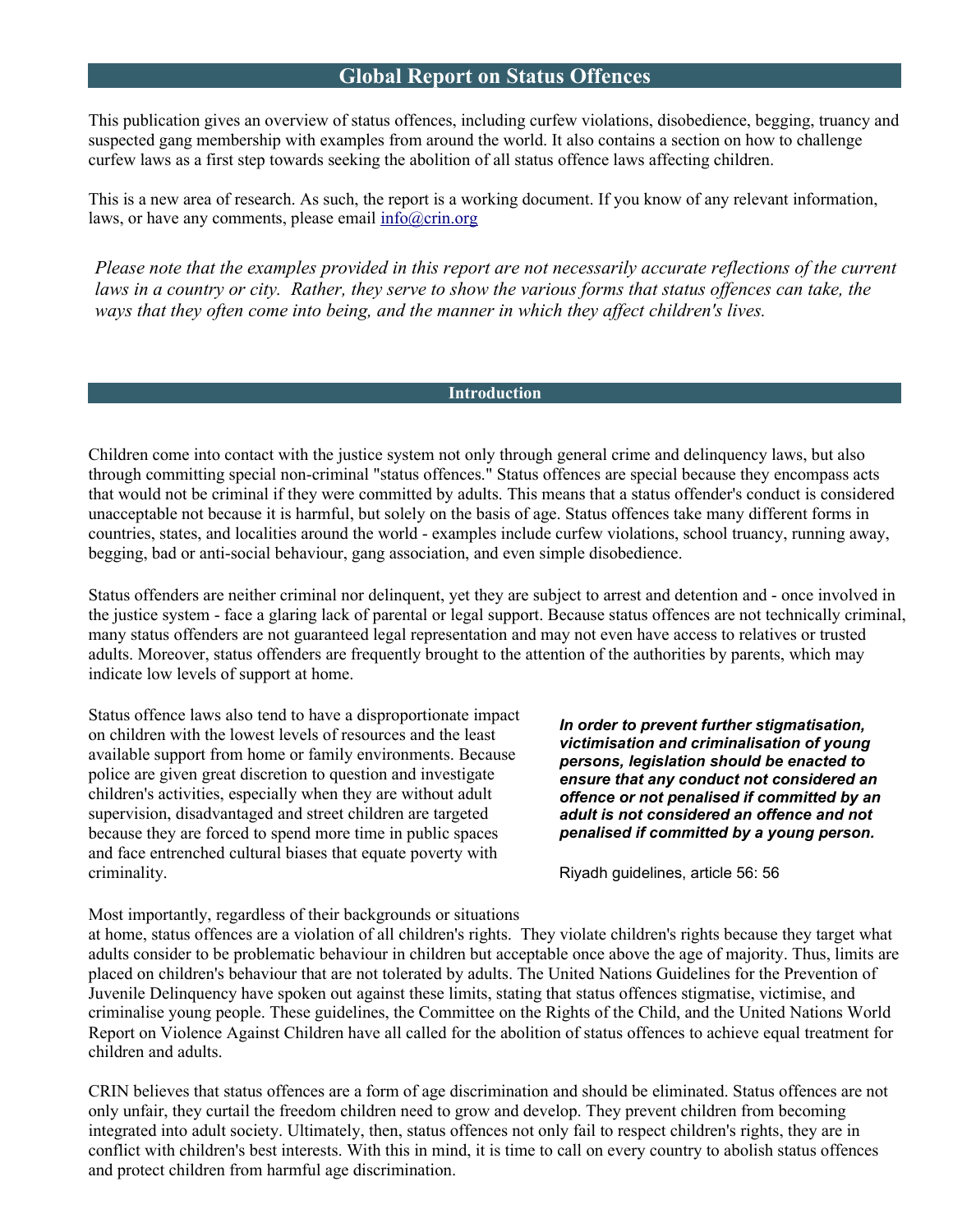#### **International standards against status offences**

• [United Nations Guidelines for the Prevention of Juvenile Delinquency \(the Riyadh Guidelines\):](http://www.crin.org/Law/instrument.asp?InstID=1069)

"In order to prevent further stigmatisation, victimisation and criminalisation of young persons, legislation should be enacted to ensure that any conduct not considered an offence or not penalised if committed by an adult is not considered an offence or not penalised if committed by a young person" (¶ 56).

#### • [General Comment No. 10 of the Committee on the Rights of the Child:](http://www.crin.org/resources/infoDetail.asp?ID=8043)

"It is quite common that criminal codes contain provisions criminalising behavioural problems of children, such as vagrancy, truancy, runaways and other acts, which often are the result of psychological or socioeconomic problems. It is particularly a matter of concern that girls and street children are often victims of this criminalisation. . . . The Committee recommends that the States parties abolish the provisions on status offences in order to establish an equal treatment under the law for children and adults" (¶ 8).

# • UN [World Report on Violence against Children:](http://www.crin.org/resources/infoDetail.asp?ID=11348&flag=report)

"Many children are arrested and detained for offences that are only a crime when committed by children. These 'status offences' include truancy, running away from home, or being 'beyond parental control'" (p. 194).

"In the interests of reducing the numbers of children taken into custody, criminal codes and other legislation related to crime and policing need to decriminalise status offences and survival behaviours (such as begging, loitering, vagrancy) to remove the legal basis under which many children are taken into custody" (p. 204).

"Governments should ensure that all forms of violent sentencing are prohibited for offences committed before the age of eighteen, including the death penalty, and all indeterminate and disproportionate sentences, including life imprisonment without parole and corporal punishment. Status offences (such as truancy), survival behaviours (such as begging, selling sex, scavenging, loitering or vagrancy), victimisation connected with trafficking or criminal exploitation, and anti-social or unruly behaviour should be decriminalised" (pp. 218-19).

#### **Curfews**

Curfew laws typically restrict children to their homes during nighttime hours. Although they vary widely across jurisdictions with respect to times, targeted locations, and punishment for violations, curfews of any nature violate children's right to associate with one another. Curfews remove all children within a town or city's boundaries from the streets, banning them from public spaces regardless of their circumstances. Some curfew laws exempt children attending events sponsored by schools, religious organisations, or government bodies; however, these exemptions are inconsistent and far from universal. Moreover, adults are not subject to similar restrictions on movement and need not prove the worthiness of their activity to avoid criminal liability.

Curfews confine children to their homes not because they threaten public safety, but simply because they are below the age of majority. Essentially, curfews punish every child out of adults' fear and assumption that children allowed to gather freely in evening and early morning hours will inevitably resort to criminal activity. Not only is this unfair, it is untrue. The vast majority of children are law-abiding, and even for those few who might contemplate unlawful behaviour, there is little evidence that curfews have any meaningful effect on crime rates. Because curfews prevent children from interacting with each other and their environments in meaningful ways, they do not respect children's rights and freedoms and should be abolished.

#### **Examples:**

*Australia*: [Queensland town introduces child curfew,](http://www.abc.net.au/news/stories/2007/08/16/2006405.htm) ABC News, Aug. 16, 2007:

"A central Queensland Indigenous community is taking tough steps to curb juvenile crime, introducing a curfew on its young residents. Locals have had enough of unruly behaviour in the small town of Woorabinda...Under the plan,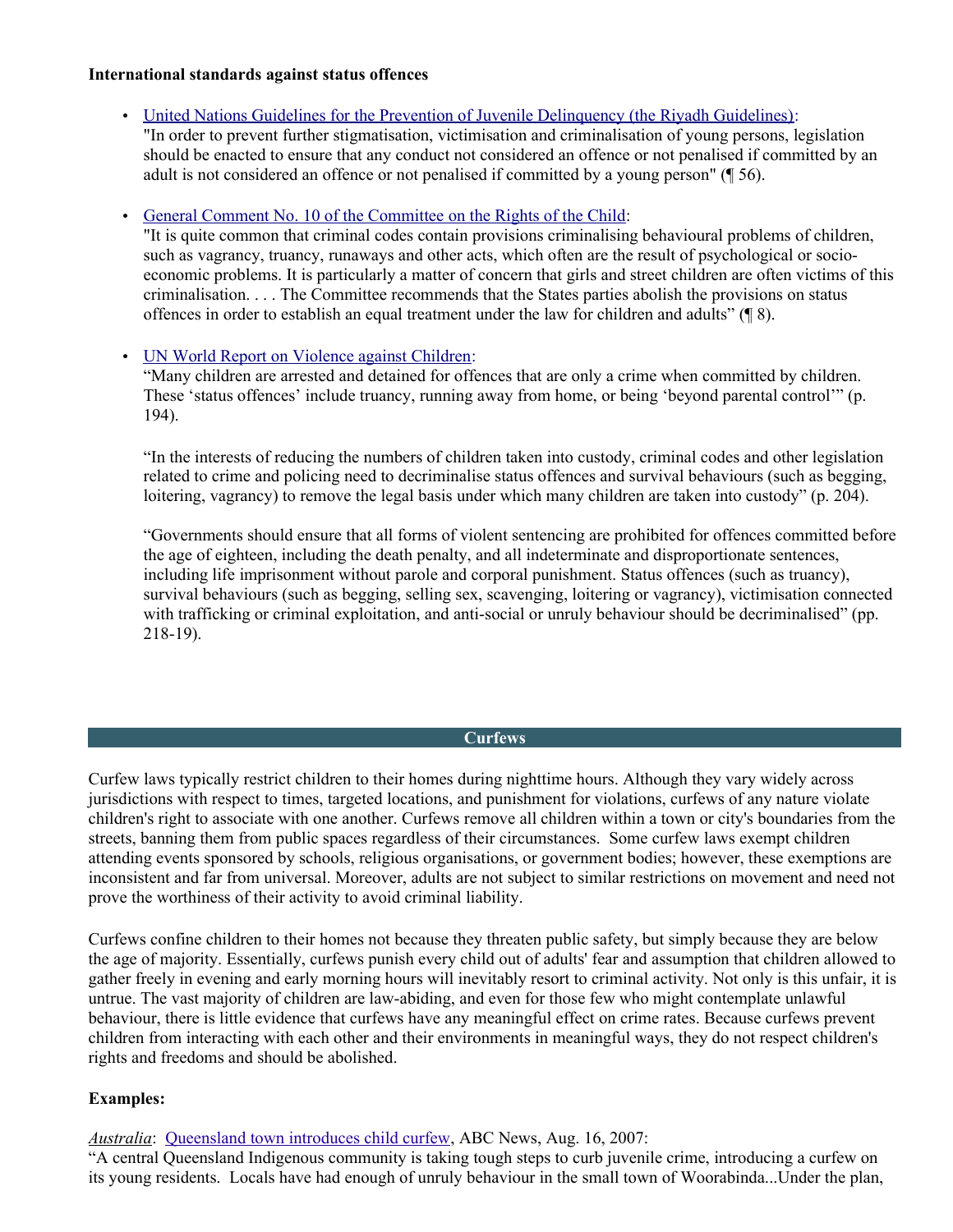children under 16 will be banned from the streets from  $6:00$ pm until  $6:00$ am, unless accompanied by an adult. Woorabinda Mayor Laurence Weazel says the hardline approach also sends a clear message to parents. "The curfew is not for the kids, the curfew is for the parents, and it was pretty much well accepted within the community," he said."

*Belize*: Belize City has periodically introduced curfews for children over the past decade. While the Government [indicated in 2005](http://www.unhchr.ch/tbs/doc.nsf/(Symbol)/CRC.C.SR.1010.En?OpenDocument) that curfews were put in place as a child protection measure, In a summary of discussions between the government of Belize and the UN Committee on the Rights of the Child, other reports also indicate a desire to curb juvenile crime.

• [Curfew for children in Belize City and Dangriga,](http://edition.channel5belize.com/archives/23264) Channel 5 Belize, Apr. 9, 1999:

"It was a suggestion made over and over at the Children's Summit and an action already adopted by concerned citizens in Dangriga. Today the Minister of Human Development and Youth signed a statutory instrument instituting a curfew for Belize City and Dangriga. When it takes effect in the next few days children 16 and under will no longer be permitted to be on the streets after 8 p.m. unless accompanied by a parent or guardian. If police do pick up a child for violating the curfew, which lasts until 6 a.m., the parent or guardian will face charges....The move, which may seem extreme, is intended to curb the incidents of juvenile violence as well as indecent assaults against minors."

• [Curfew back for city children,](http://edition.channel5belize.com/archives/12652) Channel 5 Belize, Oct. 18, 2004

"It's been tried before and, as of Friday night, the measure has made a reappearance.... Tonight at eight, any child thirteen years and under found on the streets will be picked up and taken back to their homes or held until a parent or guardian can be located....It's been on the table for awhile, but certainly we have been getting a lot of complains and concerns from the public at large and we think that they are far too many children out in the streets late at night and unsupervised. But just how effective can the curfew be? One criticism is that the decision was only a knee jerk reaction to recent incidents and is more about politic than crime fighting.... The curfew will run seven days a week from 8p.m. to 6a.m.... We need to attack this at the root and get the children that are unaffected and who are in danger. We do know that the age of children legal is eighteen and the curfew can affect these. If we see people who are above the age of thirteen and we feel that they need to be addressed, those people will also be picked up and spoken to. Over the weekend seventeen children in Belize City were picked up and returned to their families.... [T]hey will try to have the curfew run as long as is necessary."

• [Belize City will reintroduce summer curfew,](http://edition.channel5belize.com/archives/6810) Channel 5 Belize, July 3, 2007:

"It has been tried before with varying success and beginning the night of Friday July thirteenth, Belize City will once again impose a curfew for children. According to a release from the Press Office, the effort is being carried out by the Ministry of Human Development, with the help of the Police Department, NOPCAN, and Youth Enhancement Services. Under the terms of the city regulations, no child under the age of sixteen will be allowed to be in a street, park, or other public place between the hours of eight p.m. and six a.m. without an adult present. The goal is to protect children from criminal activities. Parents are urged to keep their children well supervised."

*Colombia*: Curfews were initially introduced in 2001 to curb the sexual exploitation of children in Bogota, but since that time have expanded to address concerns about children's potentially offending behaviour.

• Bogota curfew aims at child sex , BBC News, Dec. 13, 2001:

" The mayor of Bogata has imposed a night-time curfew on minors to clamp down on child prostitution and reduce crime rates in the Colombian capital. Under the new rules, which came into force on Wednesday night, any children under the age of 16 caught out on the streets between 11pm and 5am will be arrested by police. Any bars selling alcohol to minors will be fined over \$1,000 for every child served.... [Bogota Mayor Antanas Mockus] said the curfew, which is timed to coincide with seasonal festivities, aims to reduce violence and drug abuse, and other crimes committed both by and against young people....The BBC's Jeremy McDermott in Bogota says that as the curfew came into force, police fanned out to trawl Bogota's nightspots, but most of the children disappeared from sight as soon as the police vans arrived. In response to criticisms of the curfew, Mr Mockus said, 'I have received an avalanche of accusations saying these and other measures restrict people's freedoms, but I would prefer people to look on this from a different, more positive perspective.'"

• [Curfew for minors in the district of Bogota will be temporary,](http://www.caracol.com.co/nota.aspx?id=664968) Caracol Radio, Sept. 4, 2008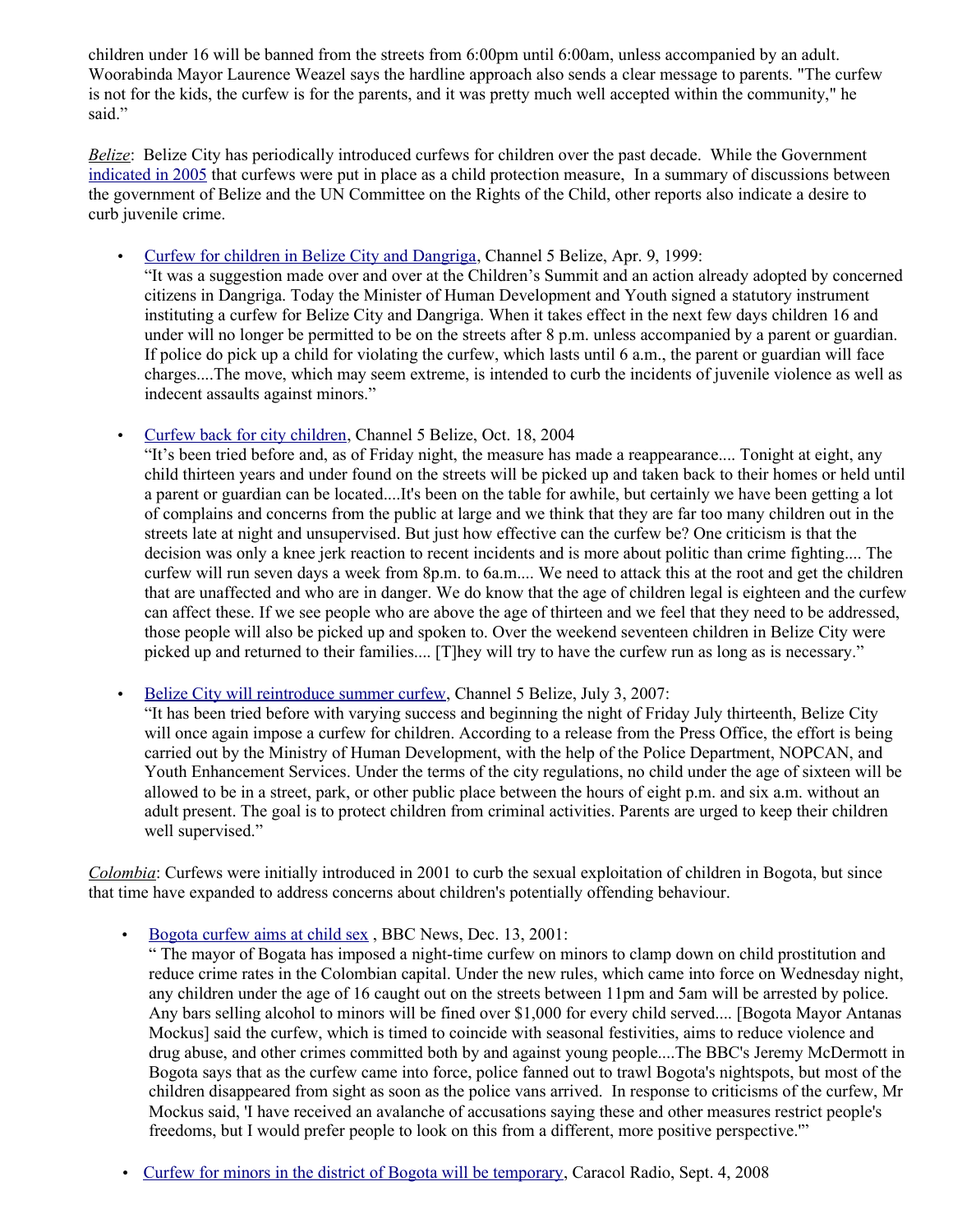"Bogotá's government secretariat has told local mayors that the curfew applied under-18s must be a temporary measure. The movement of under-18s is currently restricted after 11pm in some parts of the districts of Suba, Bosa, Usaquén, Kennedy, Ciudad Bolívar and Mártires. However, speaking to Caracol Radio station, state official Clara López said that there are no 'magic bullets' to the problem of juvenile delinquency. 'Signing a law or decree does not mean we can transfer all responsibility for dealing with the flaws in bringing up our children to the police so that they take restrictive measures like this,' argued López... The District Secretariat of the Government is studying the strengths and weaknesses of the curfew, but has already rejected the law in the Congress of the Republic which sought to extend its reach across the country."

#### *Japan*: [Karoke curfew imposed on Japanese teens,](http://www.abc.net.au/news/stories/2006/02/01/1560190.htm) ABC News, Feb. 1, 2006:

"...Osaka prefecture has imposed a ban on youths under 16 going alone to any establishment with a karaoke machine after 7:00pm in an effort to promote "sound nightlife for young people". The region, which has Japan's most most bountiful entertainment after Tokyo, will fine karaoke operators about \$A3,300 if they violate the regulation." We had relied on operators' self-regulation but we decided to impose the ordinance in line with a change in times," prefectural official Chiyuki Yamada said. There is no punishment for teenagers if they stay out singing and teenagers aged under 16 are still allowed to sing their hearts out until 10:00pm if they are with a parent. Other Japanese prefectures have imposed similar curfews, but Osaka's is the toughest of its kind in Japan."

Marshall Islands: The government has indicated that there is a curfew in place for children, and that violators are regularly detained and brought up on criminal charges.

• Initial Report of Marshall Islands to Committee on the Rights of the Child, Nov. 18, 1998, para. 199 [\(CRC/C/28/Add.12\)](http://tb.ohchr.org/default.aspx?Symbol=CRC/C/28/Add.12):

"Over the past three years, there have been over 200 juvenile cases. Most cases involve multiple defendants, so the number of juveniles charged with offences is much higher - as many as 400. The majority of cases involve misdemeanours such as breach of curfew, drunk and disorderly conduct, traffic violations, malicious mischief and simple assault. In about 95 per cent of the cases, the court finds the juveniles guilty. "

#### *Panama*: Children detained for status offences in Panama..., CRIN, Feb. 16, 2010:

"In Panama, hundreds of children are being detained for curfew violations. Panamanian authorities reportedly detained 877 children in January for violating night-time curfews established in July 2009. The curfew, designed to reduce the potential for children to engage in criminal activity during night-time hours, establishes 9 pm as the curfew hour. After this time, children must be accompanied by an adult, and first time violators face a fine of 50 dollars. Panamian authorities appear to ramping up enforcement of the curfew. Last year, 133 cases out of a total of 161 in which children were detained for curfew violations occurred in December, according to reports by the Police's Department for Children and Young People. Between December and January, then, over 1,000 children were arrested and detained for being in public spaces in the night-time and early morning hours."

*Russia*: Nighttime curfews for children have become increasingly common in Russia over the past several years:

• Night curfew for children. Times of India, Mar. 26, 2009:

"The Russian state Duma (parliament) has approved a bill introducing 'night curfews' for children, banning them from visiting public places during restricted hours without parents or guardians. The bill is an amendment to the law on the rights of a child, which bans minors from visiting gambling parlours, restaurants, cafes, bars, clubs, cinema halls and other places of entertainment. It also prohibits them from being on the streets, visiting parks and stadiums and travelling on public transport from 10 pm to 6 am, without the company of parents or guardians. The bill, which will come into force after approval by the Federation Council of Russia (upper house of parliament), permits the state's regions to expand the list of places and extend the hours of curfew by up to two hours. Parents and guardians of minors as well as owners and managers of public places will be fined for violating the law. According to lawmaker Yelena Mizulina, chair of the child welfare committee of the Duma (lower house of parliament), the bill is aimed at protecting children under 18 from violence and criminal influence."

• [Minors Curfew Bill Passes First Reading in Khabarovsk Krai Duma,](http://www.vostokmedia.com/n56358.html) Vostok Media, Sept. 30, 2009: "Parents of minors who failed to follow the law will be imposed a fine. Today, the Legislative Duma of the Khabarovsk Krai has reviewed two draft laws concerning child rights...The second bill imposes a curfew on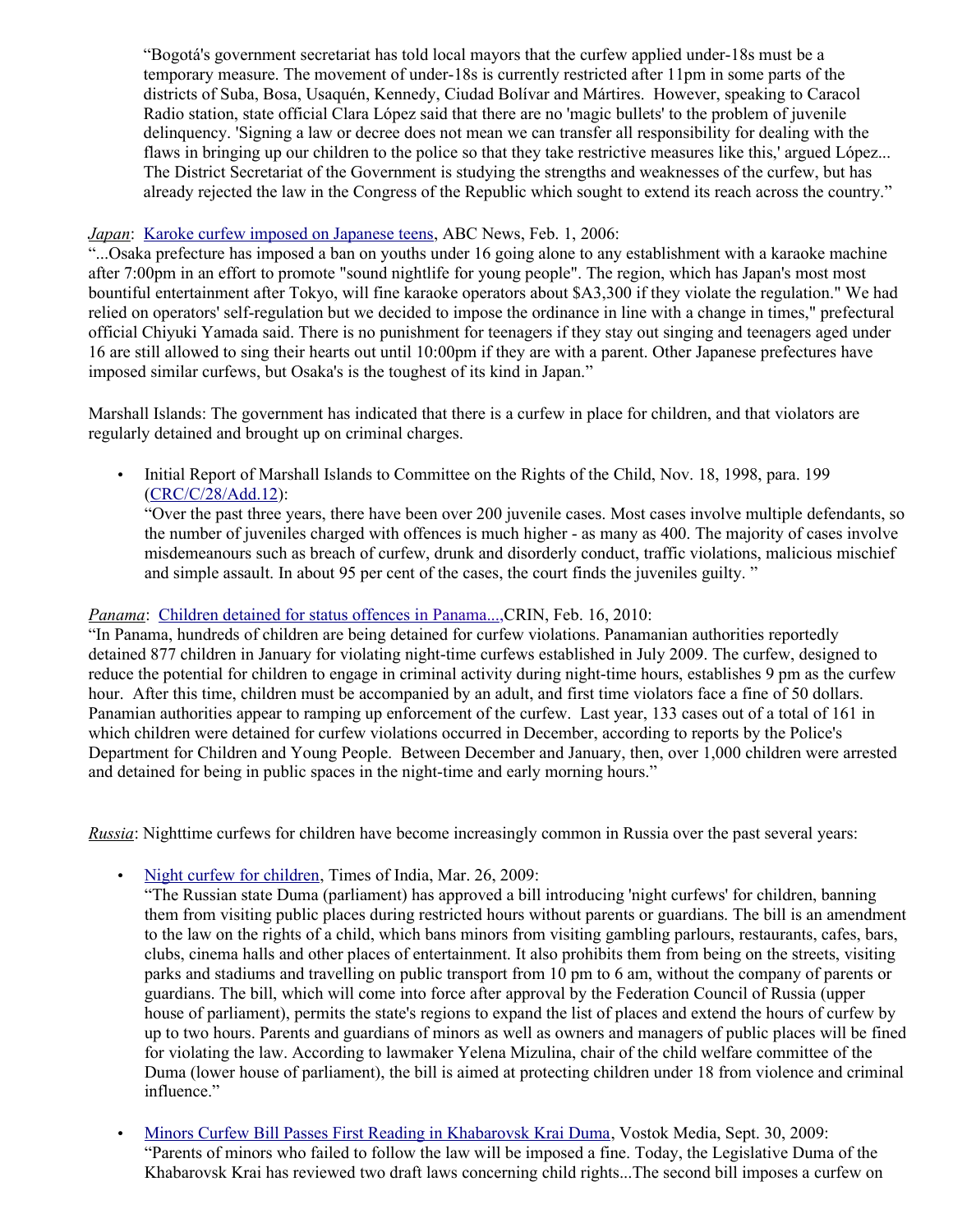minors under 16 years old. The curfew has been already imposed in several regions of the country. It would prohibit minors from loitering in public between 10 p.m. (11 p.m. in the summertime) and 6 a.m. Parents of minors who failed to follow the law will be imposed a fine. The bill enables law enforcement agencies to detain minors at public places, railroad stations, airports and a lot of other places."

*South Korea*: In South Korea, where "internet addiction" has become a hot button issue, the government introduced plans in Spring 2010 to impose a curfew to reduce the amount of time children are able to spend playing online games:

• [Children face gaming curfew,](http://www.crin.org/resources/infoDetail.asp?ID=22368&flag=news) BBC, Apr. 14, 2010:

"The South Korean government is introducing policies aimed at curbing the amount of time children spend playing online games. The first involves barring online gaming access to young people of school age between 12am (midnight) and 8am. The other policy suggests slowing down people's internet connections after they have been logged on to certain games for a long period of time. The Culture Ministry is calling on games providers to implement the plans. It is asking the companies to monitor the national identity numbers of their players, which includes the age of the individual. Parents can also choose to be notified if their identity number is used online...A total of 19 role playing games will eventually be included - a huge proportion of the online gaming market in the country."

# *United Kingdom* : [Youth Curfew in Redruth to crackdown on anti-social behaviour,](http://www.telegraph.co.uk/news/uknews/2270626/Youth-curfew-in-Redruth-to-crackdown-on-anti-social-behaviour.html) Telegraph, Jul. 8, 2008:

"Operation Goodnight in Redruth, Cornwall, will see officers given the power to remove any youth under 16 seen on the streets after 9pm and any child under 10 after 8pm. Officers in Redruth, Cornwall, say they have been forced into the extensive curfew in an attempt to make parents more responsible for their children. The scheme encourages parents to voluntarily sign up to the lock-in and register their children. Any child found outside after hours will then be checked on a register and if their parents have refused to take part in the voluntary scheme they face tough parenting orders. Police hope the scheme will not only tackle young offenders but also highlight parents who are failing to take responsibility for their offspring.... PC Marc Griffin, who is behind Operation Goodnight, said the curfew was brought in because unsupervised youngsters face an "increased risk" of becoming offenders....'Young people are at an increased risk of becoming either a victim or offender of crime and or anti social behaviour if left unsupervised during the evenings. The spirit of this scheme is not about restricting what our young people can and cannot do, but making certain that during the summer holiday evenings they are able to enjoy themselves but not at the expense of the wider community.'"

*United States*: Curfews have been introduced by cities and businesses across the country, often to address a perceived fear of offending or otherwise anti-social behaviour. Some examples include:

• [For teens, it's curfew time...at the mall,](http://www.csmonitor.com/2007/0606/p20s01-ussc.html) Christian Science Monitor, June 6, 2007:

"It's 3 p.m. Time for the evening lockdown... [Police and guards are] trying to keep children and teens...out of the shopping mall... [T]his scene could have been played out in more than 40 major shopping centers across the country [which] have adopted what the Galleria terms a 'parental guidance required' policy, where anyone under 17 must be accompanied by someone 21 or older.... Behind the curfews is the occasional violence at some shopping centers across the country – and, more common, the boisterous behavior of cliques of teens, who often scare off adult consumers. Here in St. Louis, several malls have instituted curfews in just the past few months... Store officials here and elsewhere complain that swarms of teenagers do often make shopping seem as pleasant as a trip to the dentist...Yet not all teens who hang out at malls are disruptive, and many of them, predictably, resent the new strictures. "It's dumb," says Jen, a 16-year-old high school student. She thinks kids will just look for other places to hang out and other, less wholesome ways to pass the weekend hours – including driving around aimlessly...Others think teens are being unfairly blamed... "I hate it," concurs Elaina Barnie, 13... 'I don't think all kids should be punished for something others did.' And 16 as the cutoff age – it's too Draconian, says Laura Grauer, 22. She notes that people are almost ready to move away from home at that age: "If they're mature enough to live on their own, they should be mature enough to shop."

• [Theater curfew steams teens,](http://www.highbeam.com/doc/1G1-168641191.html) Spartansburg Herald-Journal, Sept. 12, 2007:

"A month-old curfew at Spartanburg's largest theater might be drawing a few jeers from local teens, but an executive for the cinema's parent company said he believes more people are buying tickets with the measure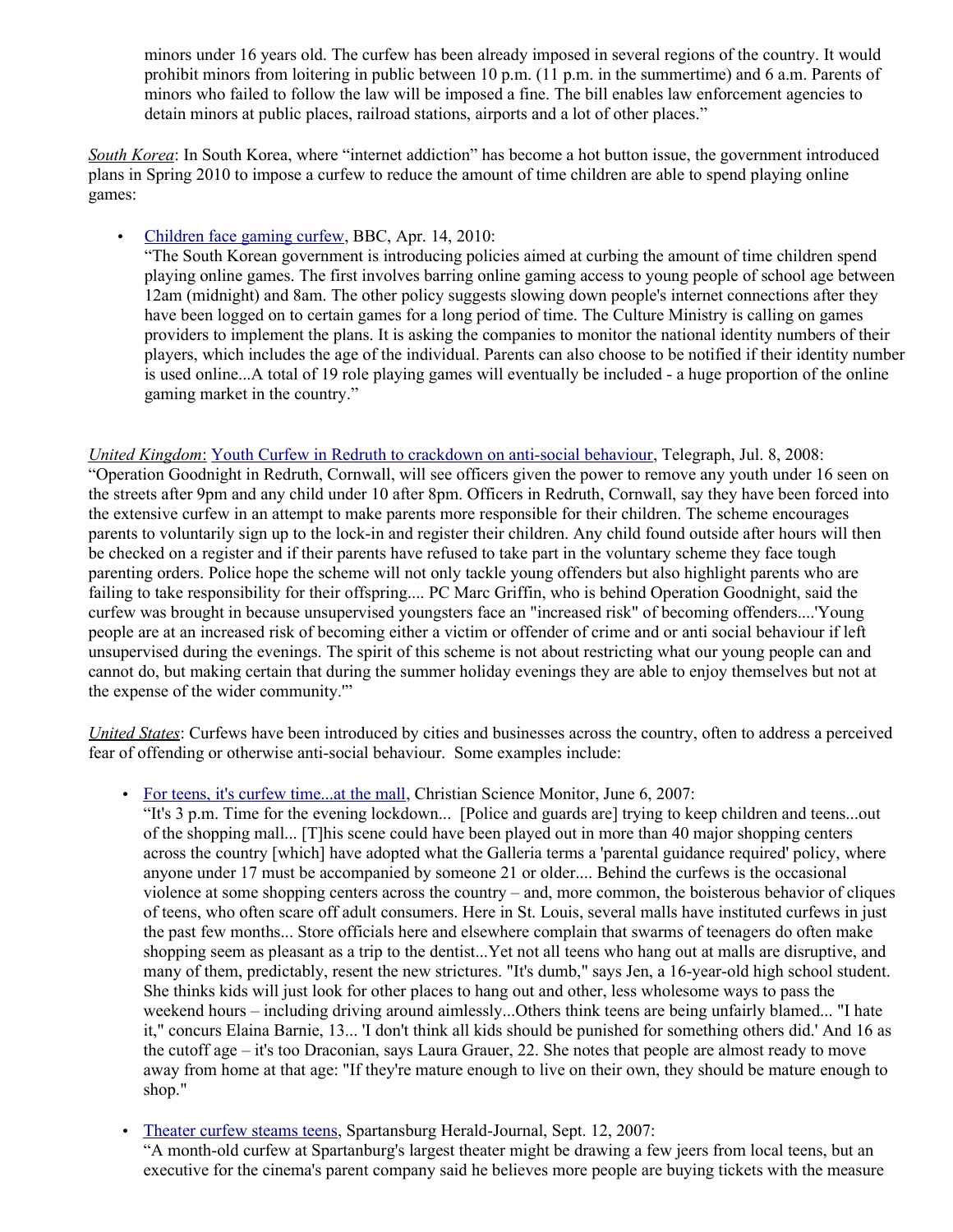in place. Spartan 16 -- so named for its 16 screens and not its curfew age -- instituted the policy in the wake of youth violence at other nearby west-side businesses. The curfew, which took effect Aug. 1, prohibits anyone younger than 16 from attending shows that begin at 9:30 p.m. or later without being accompanied by someone 21 or older."

#### • [After Surge of Violence, a Curfew in Hartford,](http://www.nytimes.com/2008/08/24/nyregion/nyregionspecial2/24hartfordct.html?_r=2&oref=slogin) New York Times, Aug. 22, 2008:

"...[S]hootings...prompted the police and city officials to take a series of steps to try to quell the violence in Hartford, which has seen 152 people shot since January... The most drastic measure city officials took was to impose a 30-day emergency curfew that prohibits children under 18 years old from being on the street after 9 p.m. unless they are with a parent or guardian. ' The goal of the curfew was to continue to secure the safety of all citizens, especially the young people,' [the mayor] said. By Thursday morning, after the curfew had been in place more than a week, the police had taken more than 70 children home to their parents. But by then, the strategy of picking up under-age youths out late was already showing its limits as a preventive to the violence. On Wednesday night, there were three shootings, critically injuring two men. They did not involve teenagers, the police said.... On the first night of the curfew, 11 teams of Hartford officers and State Police troopers fanned out across the city in patrol cars and on bicycles. Officers in cruisers went through the city's most troubled neighborhoods, reminding teenagers clustered on the sidewalks to be inside by 9 p.m."

#### • [Richmond fights truancy with daytime curfew,](http://www.sfgate.com/cgi-bin/article.cgi?f=/c/a/2010/04/11/MNQ21CSCOV.DTL) SF Gate, Apr. 11, 2010:

"On any given school day, an estimated 450 Richmond teenagers are truant, hanging out on the streets, at parks, in shopping malls, or worse, committing or falling victim to crime. State law says they have to be in school. But enforcement has meant dragging the students back to class or to the police station, where officers might have to wait with them - often for hours - until their parents pick them up....But with truancy rates double the statewide average and with residential burglary rates committed by juveniles too high, Richmond Police Chief Chris Magnus decided to take an unusual step. He proposed a daytime curfew - one that went from 9 a.m. to 2 p.m every school day. Last week, the City Council approved his idea unanimously, making it a municipal offense for a juvenile to be without a parent or guardian on city streets or in any public place when school is in session. Any minor found violating the new law will risk receiving a citation, a trip to juvenile traffic court and a possible fine. But the daytime curfew wasn't enough. Magnus believed businesses had to step up, too. So, the law stipulates that any employee who knowingly allows an unaccompanied minor to linger on the premises during curfew hours could be cited with a misdemeanor...."

• [Halloween Curfews & Trick or Treating,](http://www.parenthoodnj.com/halloween-curfews--trick-or-treating-2010.html) October 2010

"This is a list of curfews a few days before and during Halloween from various sources. If in doubt, check with your local authorities." Note that curfews on and around Halloween evening are common in the United States, and are often imposed to limit children's movements for fear of anti-social behaviour in the wake of holiday festivities. This list reveals the extent of these curfews in just one state, New Jersey.

#### **Curfew reform**

Because curfews are very popular, high-profile, and can affect large numbers of children where they are in force, many strategies have been developed to advocate for their repeal. Before you begin a campaign against a curfew, it is important to fully understand who has put the curfew in place, what precisely it prohibits, and where and when it applies. If there is a youth rights or civil liberties organisation in your area, they may be an excellent source of information. If it is a local curfew that applies only within your town or city, you might write letters to your major or city councilman or present your objections at local town hall or city council meetings. If the curfew is on a state or national level, you could contact your state or national representative or seek an audience before the legislature.

On a grass roots level, children, parents, and advocates have begun movements to repeal curfews in their towns and cities. Simple and direct strategies like distributing information and stickers about how curfews negatively affect children may be a first step. Once a group of people interested in challenging a curfew has been gathered, speeches, press releases and protest marches may all play a role in gathering momentum behind the cause. A petition signed by children and parents affected by the curfew and asking for it to be repealed may be of great value to show politicians that the community is concerned about the negative impact of curfews on children's rights and freedoms.

Many curfews have also been successfully challenged in courts. Where curfews violate fundamental rights and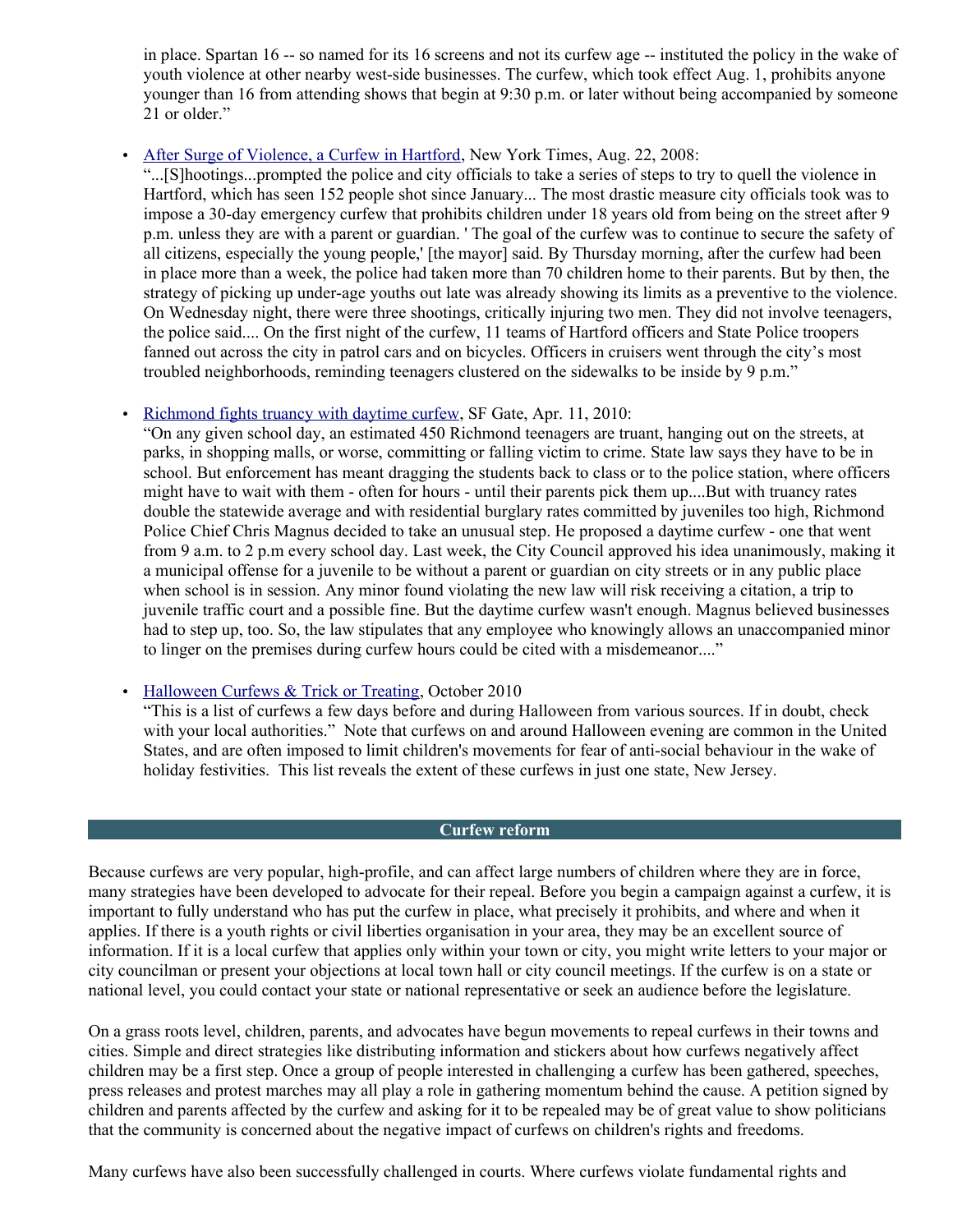freedoms, courts have overturned them as inconsistent with national or international protections. The sources of these rights are many, from state or national charters and constitutions to international conventions like the European Convention of Human Rights and the Convention on the Rights of the Child. Successful lawsuits have focused on many rights (including liberty, protection against unreasonable detention, and privacy) and freedoms (including movement, association, speech, and peaceful assembly). Some lawsuits are brought by children directly, some by parents, and some by civil liberties or youth rights organisations on behalf of children and their families. If these organisations exist in your area, they may again be a valuable first line of contact.

The U.S.-based National Youth Rights Association has also developed a programme for children looking to organise and lobby against curfews directly; details are available on their website at [http://www.youthrights.org/curfewaction.php.](http://www.youthrights.org/curfewaction.php) Examples of curfews that have been challenged appear below.

# *Canada*: [Curfews violate freedom of movement,](http://forums.youthrights.org/archive/index.php/t-1218.html) Montreal Gazette, Jul. 14, 2004:

"The Quebec Human Rights Commission declared yesterday that a curfew proposed by the town of Huntingdon contravenes the province's Charter of Rights and Freedoms. In its statement, the commission said it decided unanimously that the proposed curfew for minors in the border town violated freedom of movement and of peaceful assembly guaranteed by the charter....A spokesperson for the Surete told The Gazette earlier that Huntingdon does not have more acts of mischief than other parts of the region. 'Where you have youth, you have a certain level of criminality,' Ronald McInnis said. His words echo those of Chenail, who accused the mayor of exaggerating the town's record of youth crime and, thus, tarnishing its reputation. While the commission recognizes that cities can adopt measures to ensure the peace, no measure can contradict the laws of Quebec, Canada and the charter..."

*United Kingdom*: In 2004, a 13-year-old boy sued the Government to challenge new police curfew powers with the assistance of a prominent civil liberties advocacy group. In the end, the courts agreed that police could not detain or remove children from an area simply because they are present there during certain hours; rather, there must be some measure of anti-social behaviour involved.

# • [Civil rights group challenges night curfews for teenagers,](http://www.guardian.co.uk/politics/2004/jun/20/humanrights.law) Observer, Jun. 20, 2004:

"Night-time curfews, Labour's big idea to curb anti-social behaviour, will be challenged in the European Court of Human Rights after a teenager in West Sussex agreed to let the civil rights group Liberty bring a test case in his name. If the case is successful, it will be a humiliating blow for the government, which introduced the legislation in a blaze of publicity, despite opposition from civil rights campaigners. The 13-year-old boy from Seaford, who will remain anonymous, claims that his right to free movement and assembly has been breached after police imposed the dis persal order over a large part of his town, including the beach and park. The order which gives police the power to order any group of two or more young people aged 16 or under and out after 9pm to leave the area and not return - will remain in place until the end of November. 'Our action will be a crucial test case with obvious implications over all of the country,' said Barry Hugill of Liberty. 'If we win, and we believe our chances are high, the policy will collapse across the whole country.'....'These orders are becoming ubiquitous,' added Hugill. 'Placing teenagers who have done nothing wrong under house arrest which is, in effect, what a curfew is - restricts their freedom of movement, which is a right guaranteed by the Human Rights Act. 'The police have ample powers to deal with youngsters who break the law and there is no justification for this blanket, which treats them all as criminals."

#### • Curfew zones breach human rights, court told, Telegraph, May 27, 2005:

"The introduction of curfew zones to tackle anti-social behaviour was a fundamental breach of children's rights, the High Court was told yesterday. The comments were made on behalf of a 15-year-old boy who is challenging the creation by the Metropolitan Police of two child "dispersal areas".... Any unaccompanied child under 16 who ventures into such an area after 9pm is liable to be arrested and escorted home, whether or not he or she is suspected of bad behaviour. Javan Herberg, appearing for the unnamed boy, said the effect was to create curfew zones which violated the human rights of innocent young people and were an abuse of the common law.... People could be detained, held and returned to their homes 'even when there is no suggestion or apprehension that they will commit anti-social behaviour or anything else wrong'....'A large number of people have had their freedom of movement and association curtailed or fettered by the designation of dispersal areas and by the curfews operated in those areas.'"

• [Court Judgment on Government's Anti-Yob/Anti-Child Policy,](http://www.liberty-human-rights.org.uk/media/press/2006/court-judgment-on-governments-anti-yob-anti-child-policy.php) Liberty, Press Release, May 11, 2006: "The Court of Appeal today ruled on the case of 'W', the child who won his challenge to the Government's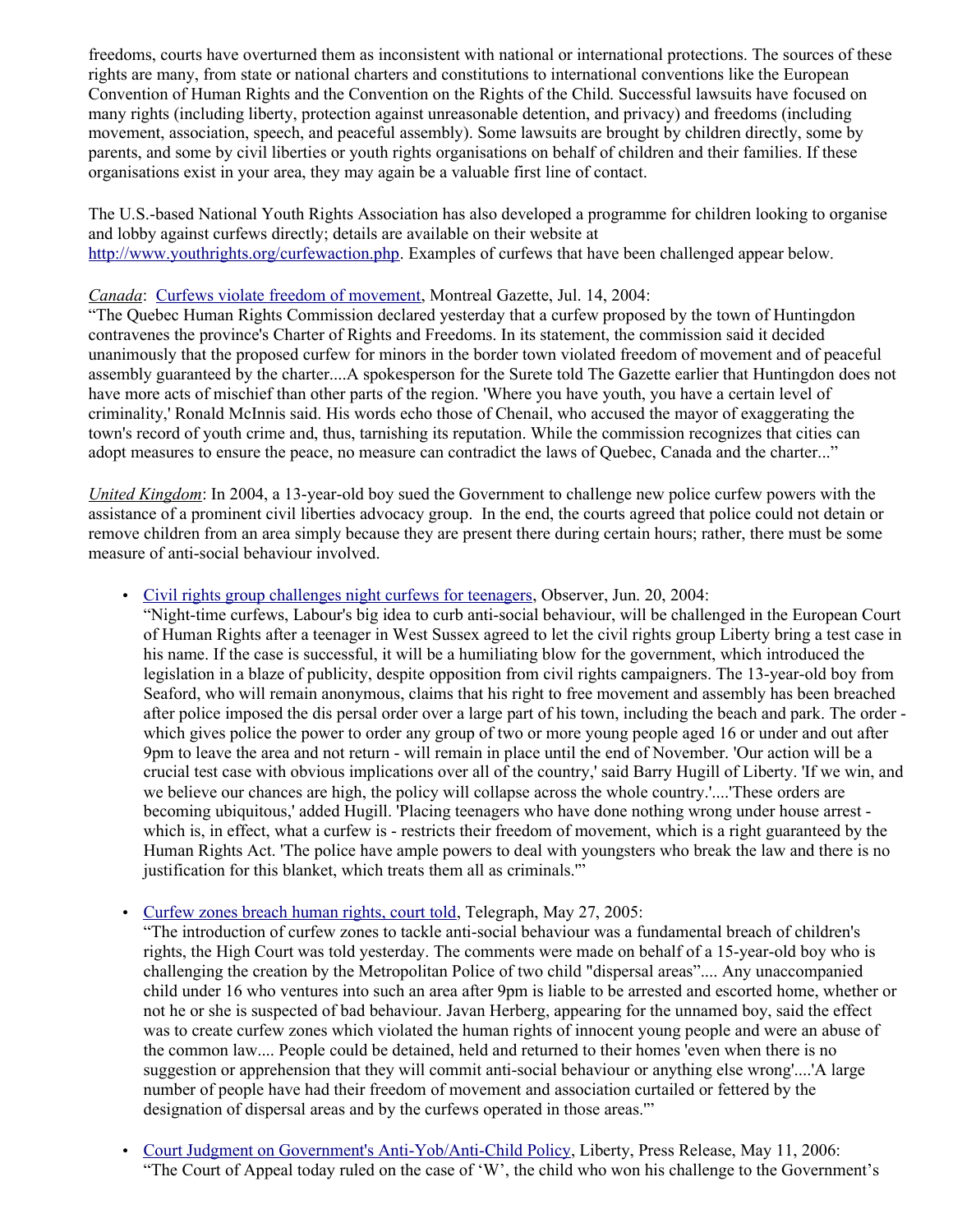curfew power. In July 2005 the High Court ruled that the curfew power of the Anti-Social Behaviour Act 2003 could not have been intended to include the right to use force. Today's ruling states that the Police do have the right to use force, but only to remove children who are involved in, or at risk from, actual or imminently anticipated bad behaviour. Liberty represented the boy 'W' in opposing the arbitrary nature of this curfew power and to protect the right of everyone, no matter what their age, not to be subjected to coercive powers without good cause. Alex Gask, Liberty Legal Officer, said: 'My client is very pleased with this outcome....No longer must he and other well behaved young people worry about being criminalised simply for being out past 9pm on warm summer evenings."

*United States*: Curfews across the country have been challenged both by children directly affected and by civil liberties advocacy groups. While these challenges have not always been successful, a small sample of advocacy efforts and further resources on curfew reform are presented below:

• [ACLU troubled by city's curfew,](http://www.dispatchpolitics.com/live/content/local_news/stories/2008/06/07/firstnight.ART_ART_06-07-08_B1_T8AE72E.html?sid=101) Columbus Dispatch, June 7, 2008:

"As the city's stepped-up curfew enforcement rolls into its first full weekend, the initiative is drawing scrutiny from the American Civil Liberties Union of Ohio. The ACLU has sent a letter to Columbus City Attorney Richard C. Pfeiffer Jr. asking his office to better explain the city's program of detaining juveniles for curfew violations, saying a number of reported practices appear to be unconstitutional. 'To be sure, the ACLU of Ohio opposes all juvenile curfew ordinances as a violation of fundamental rights of innocent people,' the letter states. 'Curfews, at their core, essentially place all persons of a particular demographic under 'house arrest' for the actions of a minority.' The letter questions the city's procedures while detaining juveniles at the Downtown YMCA, including whether authorities are confiscating their belongings or subjecting them to invasive questioning about their personal lives..."

• Alaska Court Strikes Down Curfew Law as Violation of Parents' and Children's Constitutional Rights, ACLU, Press Release, Mar. 22, 2001:

"Moving to protect the rights of parents to rear their children free from unwarranted government intrusion and the rights of innocent teenagers to travel at night without being given criminal citations, a local court here struck down the city's curfew ordinance. The ruling was hailed as a victory by the Alaska Civil Liberties Union, which had filed a constitutional challenge to the law on behalf of parents who had given their children oral permission to be out past curfew hours and teens whose only "crime" was being out at night for legitimate reasons with their parents' permission. "There are countless instances in which fairness and justice dictate that teens should be allowed to travel at night,"" said Jennifer Rudinger, Executive Director of the Alaska Civil Liberties Union....Courts across the country are divided on whether curfews are constitutional, and curfews have been struck down in states including New Jersey, Iowa, Washington and California. Curfews have been upheld in Texas and the District of Columbia....'"[1](#page-10-0)

- • [Juvenile Curfews: The rights of minors vs. the rhetoric of public safety,](http://www.abanet.org/irr/hr/fall99humanrights/budd.html) American Bar Association, Fall 1999: "After an absence of several decades, juvenile curfews have reappeared in communities across the United States. Researchers estimate that nearly 75 percent of major American cities now enforce some form of a nocturnal curfew. As curfews become more widespread, the debate over their efficacy and constitutionality has intensified. That debate frames a number of fundamental questions regarding the relationship between individual liberty and community safety, and the degree to which we are willing to infringe the rights of a discrete and vulnerable group to advance our collective sense of security..."
- Petition: [The curfew laws say everybody underage is guilty,](http://www.ipetitions.com/petition/curfew/) Des Plaines, IL:

"This law doesn't just target Bad kids it targets anybody: Teenagers leaving a late movie; Kids sitting at the coffee shop playing Chess; Even that 3am Once in a life time meteor shower. Our Parents might have to bail us out of jail because the concert we went to ran a little late. Curfew means that teenagers that are slightly older than 17 have to carry around Ids. And if for some reason we don't have it on us, we could be hauled away by the police until we could prove our age. I mean it is one thing to strengthen parental responsibility; it's a whole other thing to shift responsibility from the parents to the governments! What can you do to help Well you cannn sign this very petition!... Please help fight the curfew!"

<span id="page-10-0"></span><sup>1</sup> This case was later [overturned on appeal](http://touchngo.com/sp/html/sp-5807.htm) to the Alaska Supreme Court. The arguments presented and review of curfew laws, however, remain of interest.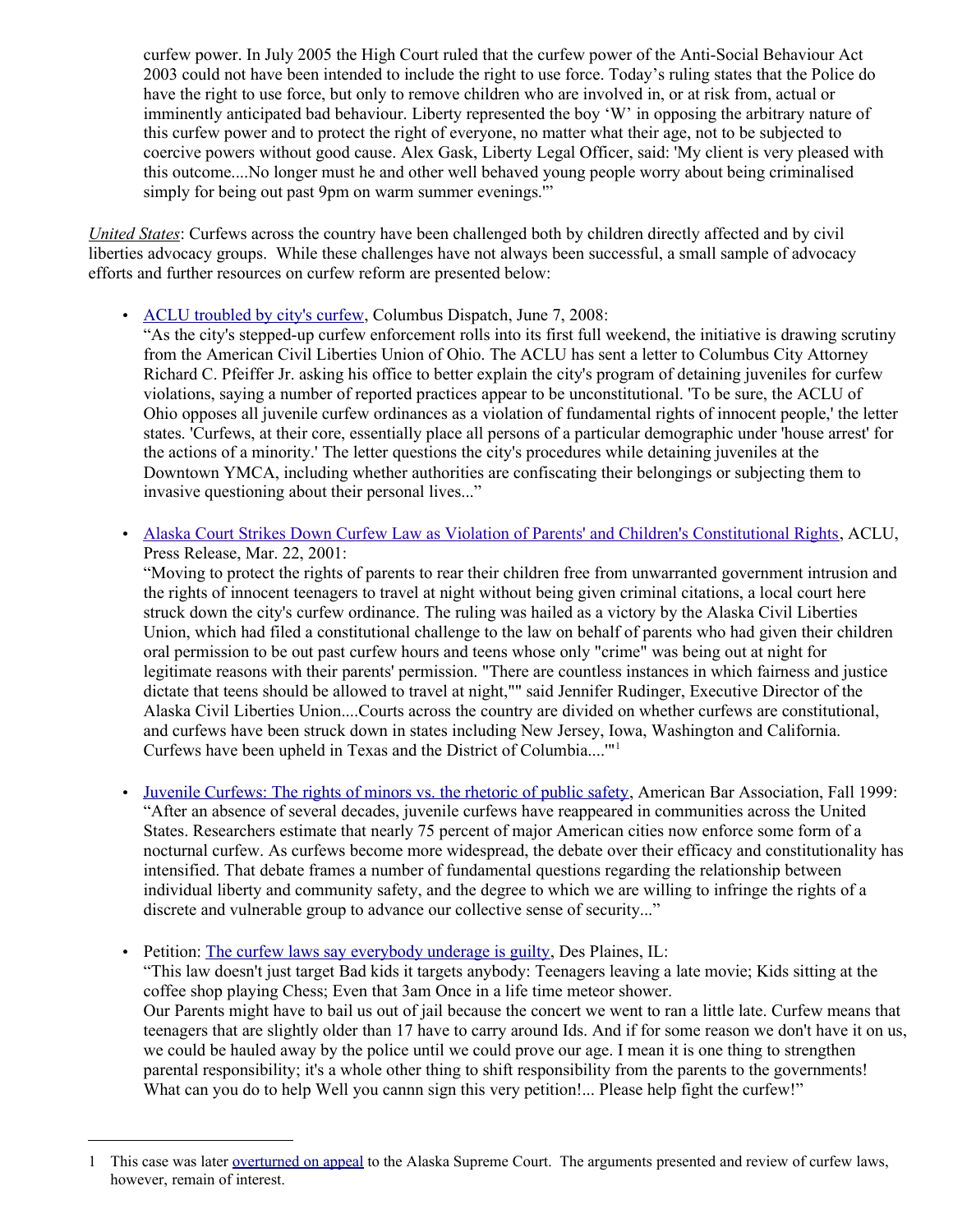In many countries, children may be reported to the authorities simply for disobeying their parents. Children are routinely detained for "unruly", "disruputive", and "difficult" behaviour, or even where adults believe them to be "out of control". These laws do not address the nature of the conflict between a child's and his or her parent's wishes, and do not require authorities to explore the reasons behind his or her behaviour. Instead, children are subject to official punishment regardless of how unreasonable the demands on them may be. And because status offence laws covering disobedience are very vaguely worded, it is impossible for children to know when they risk arrest or detention. Unfortunately, this means that these laws are easy for parents and authority figures to abuse, turning a confused or upset child into a criminal. Moreover, as many of these children are brought to the police directly by their parents, officers are unlikely to believe or even listen to them, much less investigate the circumstances fully. In sum, disobedience laws arbitrarily and unnecessarily criminalise children's actions merely because they do not fit adults' ideas of acceptable behaviour. For this reason, disobedience laws should be abolished.

#### **Examples:**

*Bahrain:* The Committee on the Rights of the Child expressed concerns about laws punishing children for bad behaviour, among other status offence-related provisions:

• Initial Report of Bahrain to the Committee on the Rights of the Child, July 23, 2001, para. 148 [\(CRC/C/11/Add.24\)](http://tb.ohchr.org/default.aspx?Symbol=CRC/C/11/Add.24):

"In cases of exposure to delinquency, such as begging, peddling, truancy from educational institutions and lack of parental control, the sociologist at the Office of the Women's Police serves notice, in writing, on the guardian to provide the juvenile with the care and supervision needed to ensure that the juvenile is never again found in a situation that exposes him or her to the risk of delinquency. A copy of the said notice is sent to the Juvenile Welfare Unit at the Ministry of Labour and Social Affairs, the staff of which monitor the juvenile's welfare and endeavour to overcome any obstacles impeding the rectification of his or her conduct. If the juvenile is again found to be at risk of delinquency six months after the notice was served, the juvenile's case is once again referred to the Women's Police, who takes the necessary measures to bring the matter, through the Juvenile Social Welfare Unit, to the attention of the juvenile court. The situations that entail a risk of delinquency include: (i) Frequentation of delinquents, suspected delinquents or persons renowned for their bad conduct; (ii) Engagement in, or assisting persons engaged in, acts associated with prostitution, vice, moral corruption, gambling or narcotic drugs, etc.; (iii) Lack of a legitimate livelihood or reliable provider; (iv) Affliction with a mental disease or infirmity entailing total or partial loss of discretion or choice and endangering the safety of the afflicted person or of others."

• Committee on the Rights of the Child, Concluding Observations on Initial Report, Mar. 11, 2002, para. 47 [\(CRC/C/15/Add.175\)](http://tb.ohchr.org/default.aspx?Symbol=CRC/C/15/Add.175):

*"*The Committee is concerned that...(b) Under article 2 of the 1976 Juvenile Law, persons who commit status offences (e.g. begging, dropping out, misbehaviour, etc.) are subject to legal sanctions...."

*Bangladesh*: Committee on the Rights of the Child, Concluding Observations on Initial Report, June 18, 1997, para. 26 [\(CRC/C/15/Add.74\)](http://tb.ohchr.org/default.aspx?Symbol=CRC/C/15/Add.74):

"The situation in relation to the administration of juvenile justice, and its incompatibility with articles 37, 39 and 40 of the Convention and other relevant international standards, is a matter of concern to the Committee. Specifically, the Committee is concerned about the very young age of criminal responsibility (7 years), the lack of adequate protection for children aged 16-18, grounds for arrest and detention of children that can include prostitution, 'vagrancy' or 'uncontrollable behaviour', the possibility of imposing heavy sentences on children and the solitary confinement and ill-treatment of children by the police. "

*Belize*: [Children and Adolescents in Belize 2004,](http://www.crin.org/docs/resources/treaties/crc.38/Belize_ngo_report.pdf) Alternative Report to the Committee on the Rights of the Child, pp. 7, 27:

"The Certified Institutions (Children's Reformation) Act is contrary to a child's best interests by allowing a parent to put their child in detention for the status offence of being 'out of control.' It should be repealed."

"The Certified Institutions (Children's Reformation) Act allows parents to send their child to a juvenile detention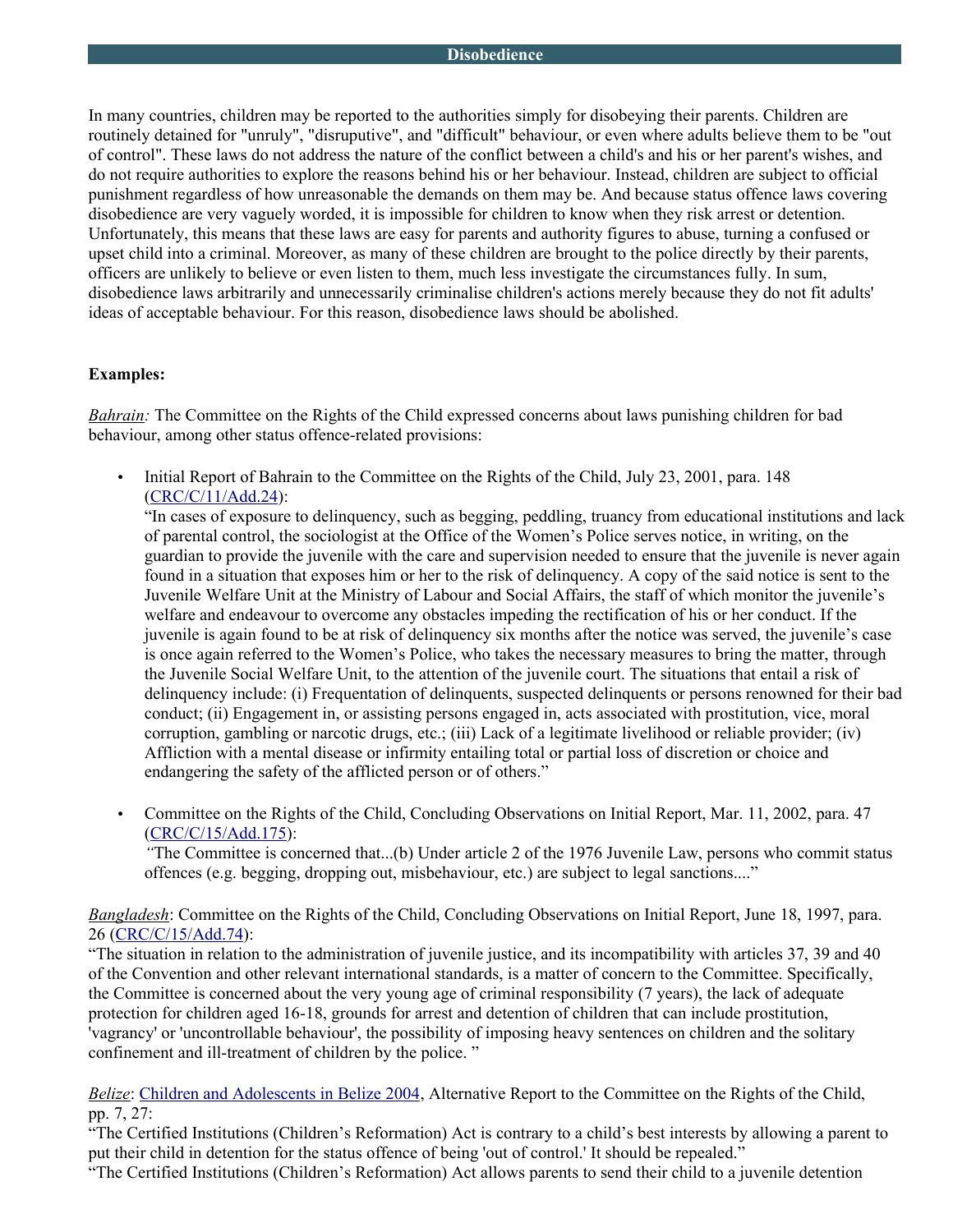centre known as the Youth Hostel, for being 'out of control'. In 2003, over 400 children and adolescents went to court for this status offence. The Youth Hostel was relocated some years ago from Belize City to a remote place at 21 miles on the Western Highway, in contravention of s. 21 of the 1990 Rules which requires that as much contact as possible be maintained between children and community to enable children's rehabilitation. Children were removed from being in a community which sometimes reported suspected abuse. In 2002 there was such concern about the systematic harsh punishment of children at the Youth Hostel that NGO human rights monitors were called in. At one stage all the girls held there were said to have absconded. Absconders as young as 12 are detained in Hattieville prison. Corporal punishment and harsh treatment of children at the Youth Hostel persist, despite official efforts to forbid it and train staff. There have been reports that Youth Hostel staff take children to local police for a good beating."

*Japan*: [Juvenile justice and the role of probation officers,](http://www.jaapedoek.nl/publications/keynotes/keynote_337.doc) Keynote Speech, Jaap E. Doek (Committee on the Rights of the Child), Oct. 12, 2005:

"In quite a number of States Parties to the CRC, including Japan, children who have not committed a crime but have shown a problematic behaviour that indicates that they may commit offences in the future, are treated under the same rules and regimes as juvenile delinquents. But it is not clear what kind of charges (if any) are brought against them. The Committee regularly expresses its concerns in this regard. For instance, they may be deprived of their liberty and kept in police custody or some kind of pre-trial detention without having committed a crime (or being accused of it). So, how can they defend themselves if no clearly defined charges have been submitted to the judge (or the family court). And, are there specific criteria for the decision to treat a juvenile with problematic behaviour as a juvenile delinquent? The CRC Committee has recommended States Parties to abolish these kind of rules and practices. In this regard the same applies for the so-called status offences, that is the criminalisation of unruly/difficult behaviour of a juvenile, such as in Japan habitually disobeying the proper control of the custodian or frequenting places of dubious reputation."

*Kazakhstan*: Kazakhstan's juvenile justice laws have been found troublesome by a number of different observers, including the Committee on the Rights of the Child, the Danish Centre for Human Rights, and local NGOs:

• Committee on the Rights of the Child, Concluding Observations on Initial Report, July 10, 2003, paras. 68-69 [\(CRC/C/15/Add.213\)](http://tb.ohchr.org/default.aspx?Symbol=CRC/C/15/Add.213):

*"*The Committee notes, inter alia, that disorderly conduct has been defined as a serious crime constituting a danger to society, leading to the criminalization of behavioural problems. ...The Committee recommends that the State party review its classification of serious crimes in order to reduce criminal law prosecution of 14 to 16-year-old children and abolish provisions that criminalize the behavioural problems of children (so-called status offences). "

• [Kazakhstan NGO Alternative Report to the Committee on the Rights of the Child](http://www.crin.org/resources/infoDetail.asp?ID=3509&flag=legal) (2003), p. 42:

"The existing procedure applied to juvenile offenders is not defined by any separate procedural laws, but is based on subordinate legislation (regulations, rules, instructions) and on practical experience. At first children are taken to police departments on juveniles (PDJ). According to the departmental rules, the groups of children taken to juvenile police stations are as follows: 1) children below the age of criminal liability that committed acts injurious to the public in general, containing signs of a criminal act; 2) children that committed administrative violations; 3) children that left without proper authorisation the special educational institutions for children, Centers of temporary isolation, adaptation and rehabilitation for juveniles (CTIARJ); 4) juveniles below 16 years of age that left their family without proper authorisation, and unidentified adolescents from 16 to 18 years of age that need supervision and help to be taken to CTIARJ with a purpose of subsequent return to parents or placement in the health and education institutions; 5) children that were lost or abandoned are taken to PDJ with a purpose of return to their parents or others that have the care of the child, or to be placed in CTIARJ, orphanage or healthcare institutions. The adoption of such decision on placement of the child is not defined by any procedure of the procedural code and legislation."

• [Juvenile Justice in Kazakhstan,](http://www.humanrights.dk/files/pdf/Publikationer/eandr22.pdf) Danish Centre for Human Rights (2000), p. 62: "[A]t the present it is considered a status offense, if more than 5 children are gathered on the street."

#### *Morocco* [Sexual Exploitation of Children: the Case of Marrakech \[](http://www.unicef.org/morocco/french/Exploitation_Sexuelle1.pdf%20)French], UNICEF, 2003, p. 27:

"Article 513 also defines children in difficult situations: 'A minor not having attained the age of 16 is considered to be in a difficult situation if his/her physical, mental, psychological or moral security, or his/her education is endangered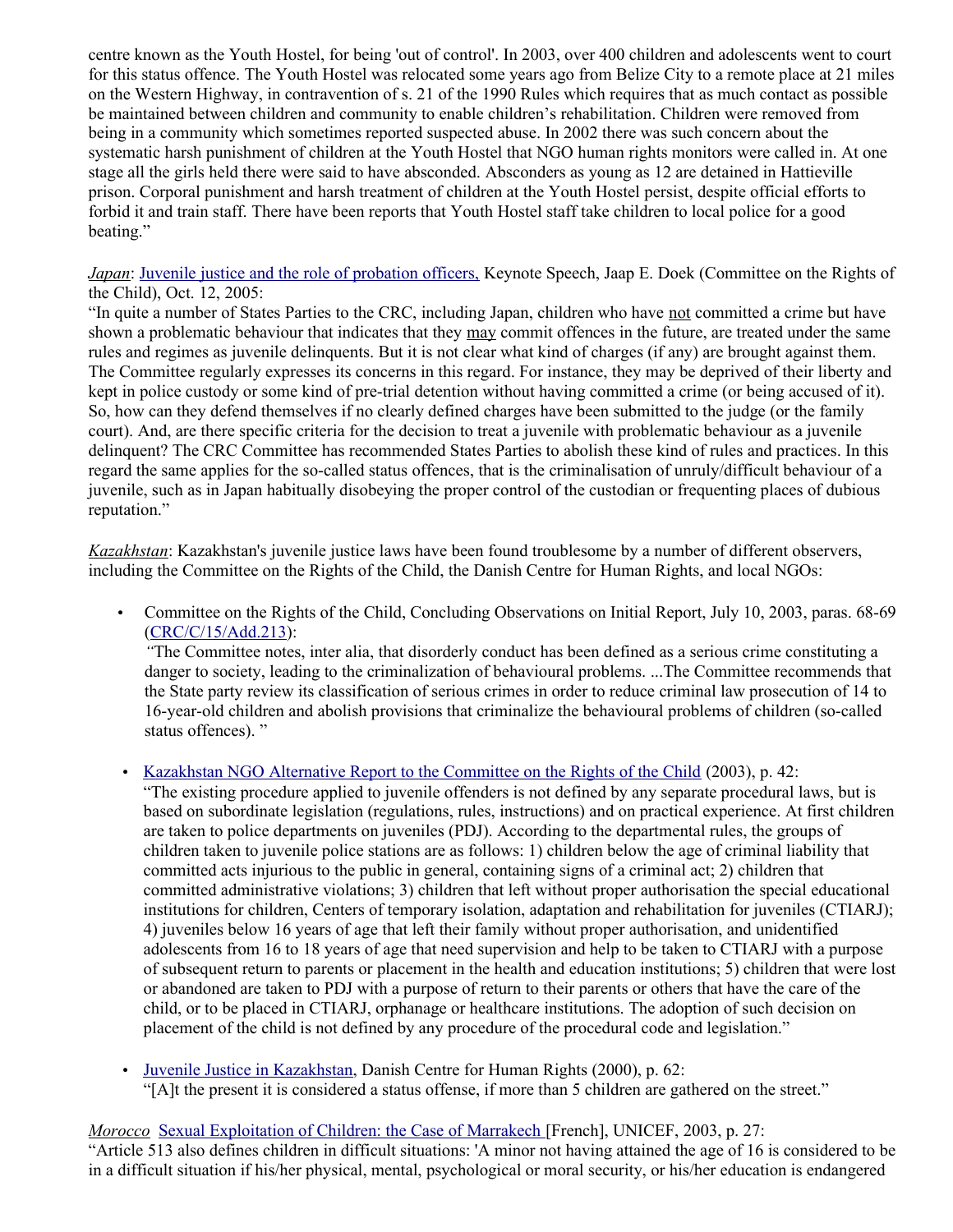because of spending time with delinquent persons or persons known for their bad reputation or record with the law; if he/she rebels against the authority of his/her parents, guardian, court-appointed guardian, tutor, the person responsible for his/her care, or the institution where he/she has been placed, if he /she is habitually truant at school, if he/she runs away from home, or if he/she doesn't have a suitable place to live."

*Nigeria*: Reports of large numbers of children being detained for being "beyond parental control" are common in the press and the UN human rights system alike:

• [Pathetic: 500 babies abandoned annually in Nigeria,](http://www.sunnewsonline.com/webpages/news/abujareports/2007/apr/30/abujaroport-30-04-2007-001.htm) says ILO child labour survey, Abuja Daily Sun, Apr. 30, 2007:

"Faced with an increasingly hopeless situation, the number of juvenile offenders in police custody are multiplying by the day. Police crime data further showed that about 15 percent of all persons detained in the country are juveniles, 45 percent of whom were arrested for offences against property such as robbery, theft and fraud, while 38 [percent] were held for status offences committed as a result of defying parental control."

• Committee on the Rights of the Child, Concluding Observations on Initial Report, Apr. 13, 2005, para. 78 [\(CRC/C/15/Add.257\)](http://tb.ohchr.org/default.aspx?Symbol=CRC/C/15/Add.257):

*"*However, the Committee remains gravely concerned that the juvenile justice system in the State party, in particular, the Shariah court system, does not conform to international norms and standards, in particular that... (h) Some children are detained for 'status offences' such as vagrancy, truancy or wandering, or at the request of parents for 'stubbornness or for being beyond parental control'

• UN [World Report on Violence against Children,](http://www.crin.org/resources/infoDetail.asp?ID=11348&flag=report) p. 194:

"In March–April 2003, 60% of children detained in a Boys' Remand Home in Lagos, Nigeria were noncriminal cases, of which 55% were boys 'beyond parental control', and 30% were care and protection cases ('found' children). A further 15% were children who had been rounded up in police street raids. Likewise, 80% of girls detained in the Girls' Remand Home were non-criminal cases, i.e. 'beyond parental control', or 'care and protection' and civil dispute cases."

#### **Street children**

Status offence laws in many countries particularly criminalise children living in the streets or otherwise without a home. These laws prohibit begging, truancy (absence from school), vagrancy, homelessness, collecting rubbish, and running away, and may further target children involved in prostitution or gambling. Street children are undoubtedly one of the most vulnerable groups in society. Status offence laws that criminalise their lifestyles fail to provide these children with the special protection and assistance they need. Instead, street children are harassed and detained by police to face harsh conditions in jails and other poorly-suited institutions. Because these children are confined solely on the basis of factors beyond their control - their age and often extreme poverty - status offence laws relating to street children should be abolished.

# **Examples:**

*Bangladesh:* The Committee on the Rights of the Child has repeatedly voiced concerns over the extensive discretion granted to police in Bangladesh to detain street children and victims of sexual exploitation:

• Committee on the Rights of the Child, Concluding Observations on Second Periodic Report, Oct. 27, 2003, para. 77 [\(CRC/C/15/Add.221\)](http://tb.ohchr.org/default.aspx?Symbol=CRC/C/15/Add.221):

"[T]he Committee remains concerned at the limited progress achieved in establishing a functioning juvenile justice system throughout the country. In particular, the Committee is concerned at... (d) The extensive discretionary powers of the police, reportedly resulting in incarceration of street children and child prostitutes..."

• Committee on the Rights of the Child, Concluding Observations on Initial Report under the OPSC, July 5, 2007, para. 32 [\(CRC/C/OPSC/BGD/CO/1\)](http://www2.ohchr.org/english/bodies/crc/crcs45.htm#opac):

"The Committee notes that while some measures protecting the rights and interests of child victims are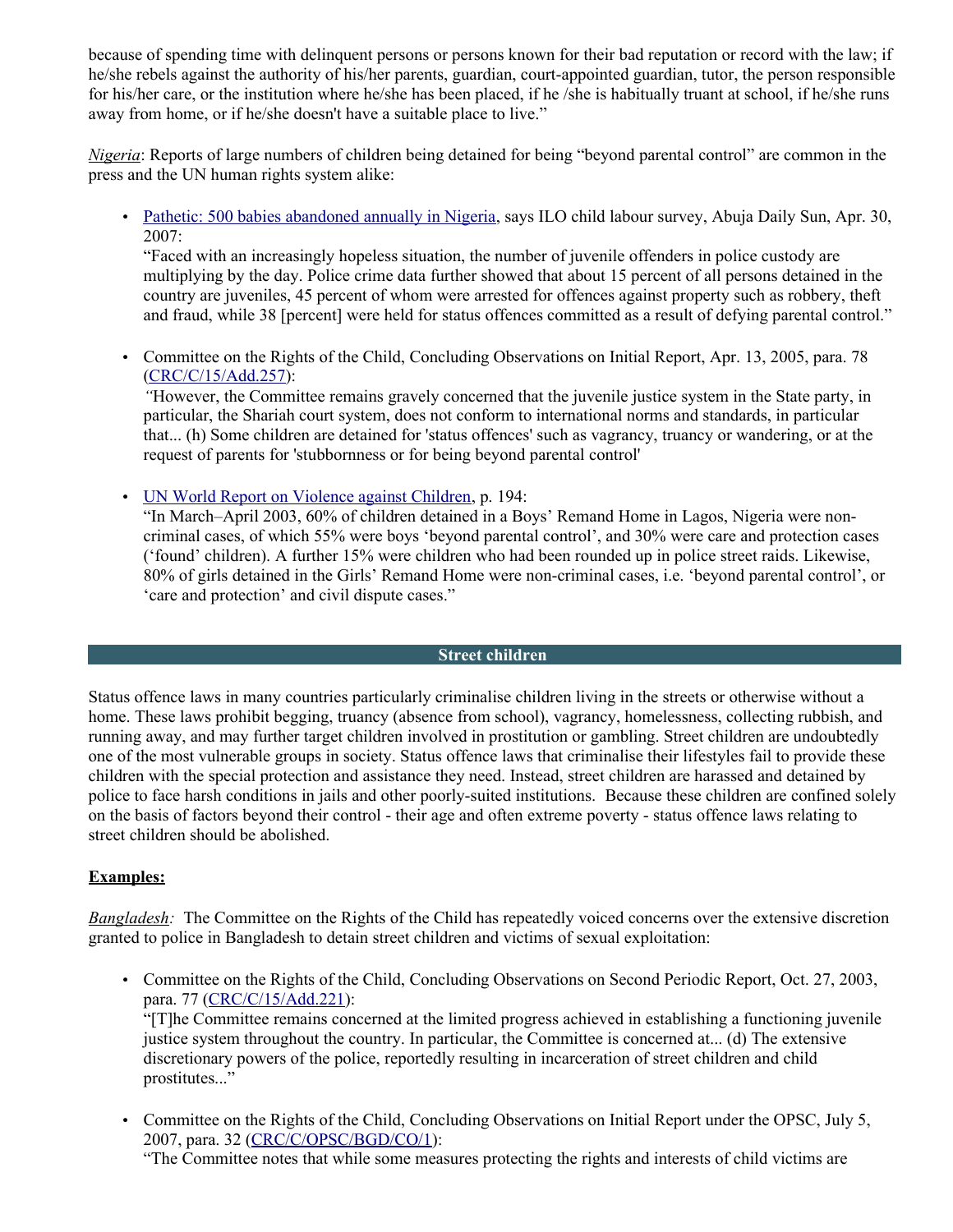included in the Children Act of 1974, there is no specific law for the protection of child victims and witnesses of crime. It is also concerned at the information that victims of the practices covered by the Protocol, notably child prostitution, are sometimes charged with immoral behaviour and detained until their case is heard and that, after the trial, especially boy victims are often placed in child correctional centres."

*Egypt*: Status offences, such as begging and truancy, are in practice criminalised under the Children's Code:

# • [Children's Code, Article 96:](http://www.law.yale.edu/rcw/rcw/jurisdictions/afn/egypt/frontpage.htm)

"A child shall be considered liable to perversion in any of the following cases: 1. In case he is found begging. Displaying trifle commodities or services, or performing acrobatic shows and other such unfit works for a serious source of living shall be considered a type of mendacity. 2. If he practices the business of collecting cigarette butts or other remnants or waste matters. 3. If he is found performing…debauchery, corruption of morals, gambling, drugs, or other such conducts, or serving those performing them. 4. If he has not stable residence address, or normally sleeps in the streets or in other places that are not provided for residence or sleeping... 8. If he has no licit means of living, nor a trustable supporter."

# • [Representing Children Worldwide,](http://www.law.yale.edu/rcw/rcw/jurisdictions/afn/egypt/frontpage.htm) Egypt (May 2005):

"Egyptian law does not effectively distinguish between children who have committed criminal offences and children who are in need of protection. Chapter Eight of Egypt's Child Law 12 of 1996, entitled 'The Criminal Treatment of Children,' allows police to arrest any child under eighteen for a wide variety of activities. Some of these activities, including being habitually absent from school or suffering from mental illness or diminished mental capacity, are 'status offences' that would not constitute crimes if committed by adults. Others, like being homeless, begging, or practicing or working for those involved in prostitution, gambling, or drugs, are clear evidence that a child is in need of special protection and assistance from the state."

*Kenya*: Extensive concerns about the criminalisation of street children in Kenya have been raised by human rights groups and the Committee on the Rights of the child over the past several decades:

- • [Juvenile injustice: Police abuse and detention of street children in Kenya,](http://www.hrw.org/legacy/reports/1997/kenya/) Human Rights Watch, June 1997: "[Street children] are subject to frequent arrest simply because they are homeless; "vagrancy" (being without a fixed abode) is a criminal offence under Kenyan law. Once arrested, often by plainclothes police in roundup operations, street children are processed through the revolving doors of the Kenyan juvenile justice system, where children pass back and forth between remand detention centers and court before a final disposition is reached in their cases. After spending indefinite periods of time on remand, where they are further neglected and abused, they may be finally sentenced to institutions called approved schools, borstal institutions or adult prisons, which do little to improve their lives. Further, the procedures by which street children are deprived of their liberty and are committed to these institutions do not comply with the due process standards of international law."
- Initial Report of Kenya to Committee on the Rights of the Child, Feb. 16, 2001, para. 490 [\(CRC/C/3/Add.62\)](http://tb.ohchr.org/default.aspx?Symbol=CRC/C/15/Add.160):

"One of the difficulties experienced in the administration of juvenile justice is the overlap of discipline and protection cases. This weakness arises from the Children and Young Persons Act which does not provide a clear distinction between a child in need of protection and a child in need of discipline. A child in need of protection may easily be processed through the juvenile justice system as one in need of discipline."

• [NGO Group for the Convention on the Rights of the Child,](http://www.google.com/url?sa=t&source=web&cd=1&ved=0CBIQFjAA&url=http://www.crin.org/docs/NGO_Group_44_Kenya.doc&rct=j&q=The%20Committee%20was%20concerned%20that%20the%20police%20picked%20up%20children%20off%20the%20street%20for%20preventative%20detention,%20referred%20to%20as%20diversion.%20It%20enquired%20about%20the%20process%20in%20this%20situation,%20if%20the%20child%E2%80%99s%20opinion%20was%20taken%20into%20account%20and%20whether%20there%20was%20any%20status%20offence%20in%20Kenyan%20Legislation.%20The%20delegation%20confirmed%20this%20practice%20and%20stated%20that%20it%20was%20being%20reviewed%20under%20the%20revision%20of%20the%20Children%E2%80%99s%20Act.%20The%20Committee%20asked%20if%20there%20was%20any%20overseeing%20body%20in%20this%20area.%20The%20National%20Diversion%20Co-Teams%20followed%20the%20regulation%20of%20diversion%20and%20trained%20police%20officers%20to%20receive%20these%20children.%20Each%20station%20was%20also%20supposed%20to%20have%20a%20social%20worker%20to%20ensure%20that%20the%20child%E2%80%99s%20rights%20were%20being%20respected.%20These%20children%20were%20separated%20from%20those%20who%20had%20committed%20offences.%E2%80%9D&ei=vlrRTML-NNaSjAfdg4iMDA&usg=AFQjCNHFdAcZU3qFpdWowPgOTDWoRJQa6Q&cad=rja) State Party Examination of Kenya's Second Periodic Report, Jan. 16, 2007, p. 5:

"The Committee was concerned that the police picked up children off the street for preventative detention, referred to as diversion. It enquired about the process in this situation, if the child's opinion was taken into account and whether there was any status offence in Kenyan Legislation. The delegation confirmed this practice and stated that it was being reviewed under the revision of the Children's Act. The Committee asked if there was any overseeing body in this area. The National Diversion Co-Teams followed the regulation of diversion and trained police officers to receive these children. Each station was also supposed to have a social worker to ensure that the child's rights were being respected. These children were separated from those who had committed offences."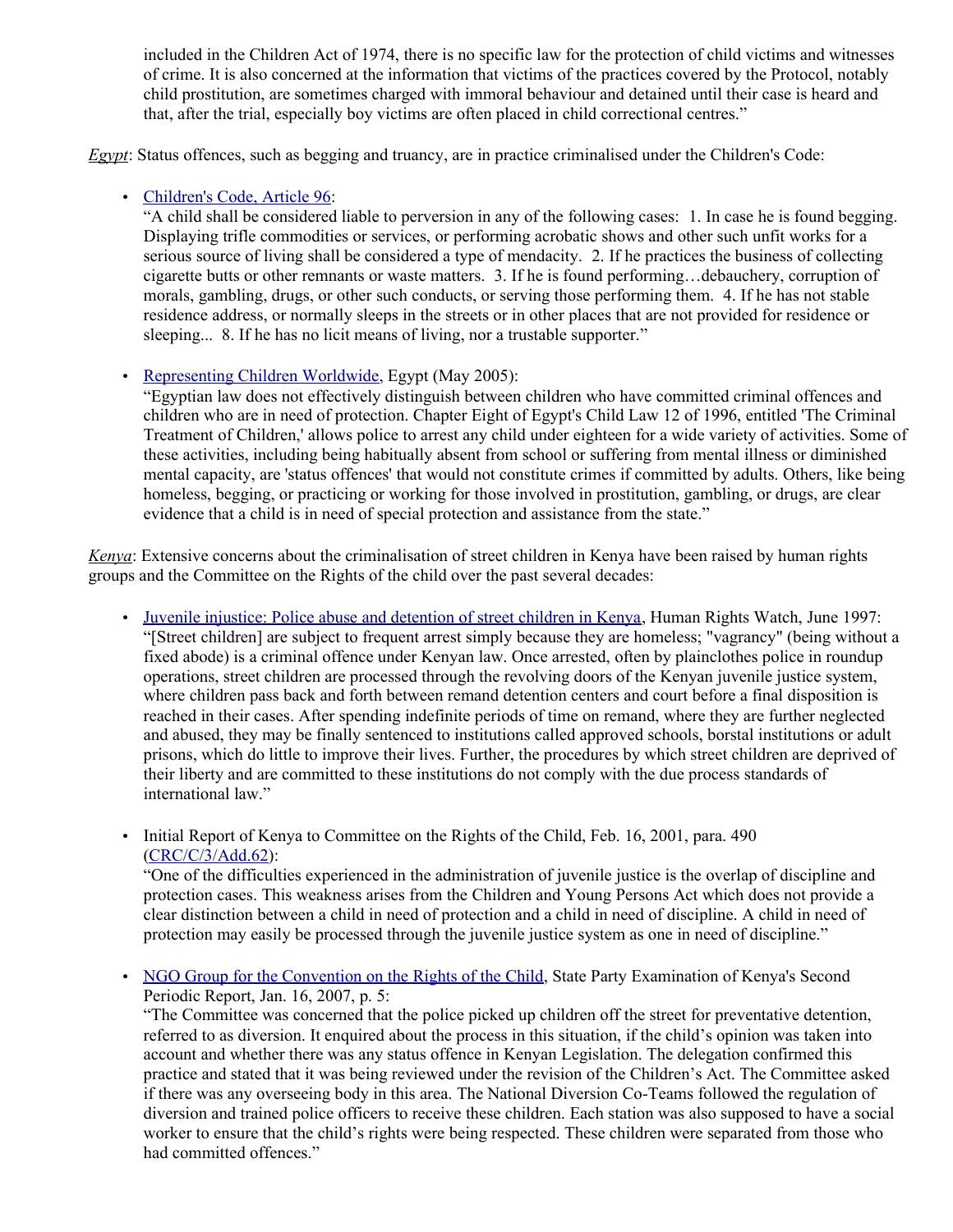• Committee on the Rights of the Child, Concluding Observations on Second Periodic Report, June 19, 2007, para. 67 [\(CRC/C/KEN/CO/2\)](http://www2.ohchr.org/english/bodies/crc/crcs44.htm): "The Committee is concerned that children in need of care are kept in the same institutions as children in conflict with the law and that detention facilities are overcrowded. The Committee also regrets that free legal aid for children is not systematized and that assistance for child victims is inadequate. Finally, the Committee is concerned that street children are detained on the basis on their social condition. "

*Libya*: The Government has reported that street children can be institutionalised under laws which have been criticised by the Committee on the Rights of the Child as criminalising status offences:

- Second Report of Libya to Committee on the Rights of the Child, Sept. 19, 2002, para. 50 [\(CRC/C/93/Add.1\)](http://tb.ohchr.org/default.aspx?Symbol=CRC/C/93/Add.1): "On 5 October 1955, a law on young vagrants was promulgated to address the welfare of child beggars, street children living outside the family fold, children without a family provider, children associating with persons of dubious character and children who collect refuse, waste and cigarette ends or who assist persons employed in prostitution and gambling. The welfare procedure entails the issuance of a ruling - at the request of the Department of Public Prosecutions - for the child to be handed over to his rightful guardian, a charitable foundation or a State-recognised establishment. If the child returns to vagrancy within one year, the court issues an order committing him to an institution for juveniles, a charitable foundation or a recognised establishment."
- Committee on the Rights of the Child, Concluding Observations on Second Periodic Report, July 4, 2003, para. 45 [\(CRC/C/15/Add.209\)](http://tb.ohchr.org/default.aspx?Symbol=CRC/C/15/Add.209):

"[T]he Committee is concerned that...(b) Status offences are criminalized (i.e. vagrant and street children may be placed in juvenile homes or other institutions)..."

*Mozambique*: Laws permitting the detention of street and "difficult" children have been heavily criticised by the Committee on the Rights of the Child:

• Initial Report of Mozambique to the Committee on the Rights of the Child, May 14, 2001, para. 555 [\(CRC/C/41/Add.11\)](http://tb.ohchr.org/default.aspx?Symbol=CRC/C/41/Add.11):

"[M]inors under 16 years of age fall under the jurisdiction of the Juvenile Court, and only assistance, education or corrective measures envisaged in special legislation, the Statute of Legal Aid to Minors, may be taken. As regards criminal protection measures, the provisions of article 16 of the Statute give the Juvenile Court the power to determine measures for those minors under 16 who: (a) Through their condition, their behaviour or their tendencies reveal serious difficulty in adapting to normal social life; (b) Are beggars, vagrants, prostitutes or promiscuous; (c) Are the agents of an act described as a crime or misdemeanour in penal law."

• Committee on the Rights of the Child, Concluding Observations on Initial Report, Apr. 3, 2002, para. 72 [\(CRC/C/15/Add.172\)](http://tb.ohchr.org/default.aspx?Symbol=CRC/C/15/Add.172):

"The Committee is concerned that: (a) Some laws, policies and practices in the State party's juvenile justice system are incompatible with the principles and provisions of the Convention, including articles 37, 40 and 39; (b) Children aged 16 and 17 do not benefit from the protections afforded by juvenile justice standards; (c) The list of punishable acts described by the State party in its initial report, including begging, vagrancy and promiscuity, may lead to the inappropriate targeting of children by the judicial system; (d) While the illegal detention of minors and violence by the police have decreased, such incidents continue..."

*Myanmar*: The Committee on the Rights of the Child has expressed concerns that street children and children considered "uncontrollable" can be and are taken into care under Myanmar's Child Law.

• Second Periodic Report of Myanmar to the Committee on the Rights of the Child, Nov. 5, 2003, para. 98 [\(CRC/C/70/Add.21\)](http://tb.ohchr.org/default.aspx?Symbol=CRC/C/70/Add.21):

"Section 32 of the Child Law is concerned with the child in need of protection and care. It stipulates that a child in need of protection and care is...(b) One who earns his living by begging; (c) One who is of so depraved a character that he is uncontrollable by his parents or guardian..."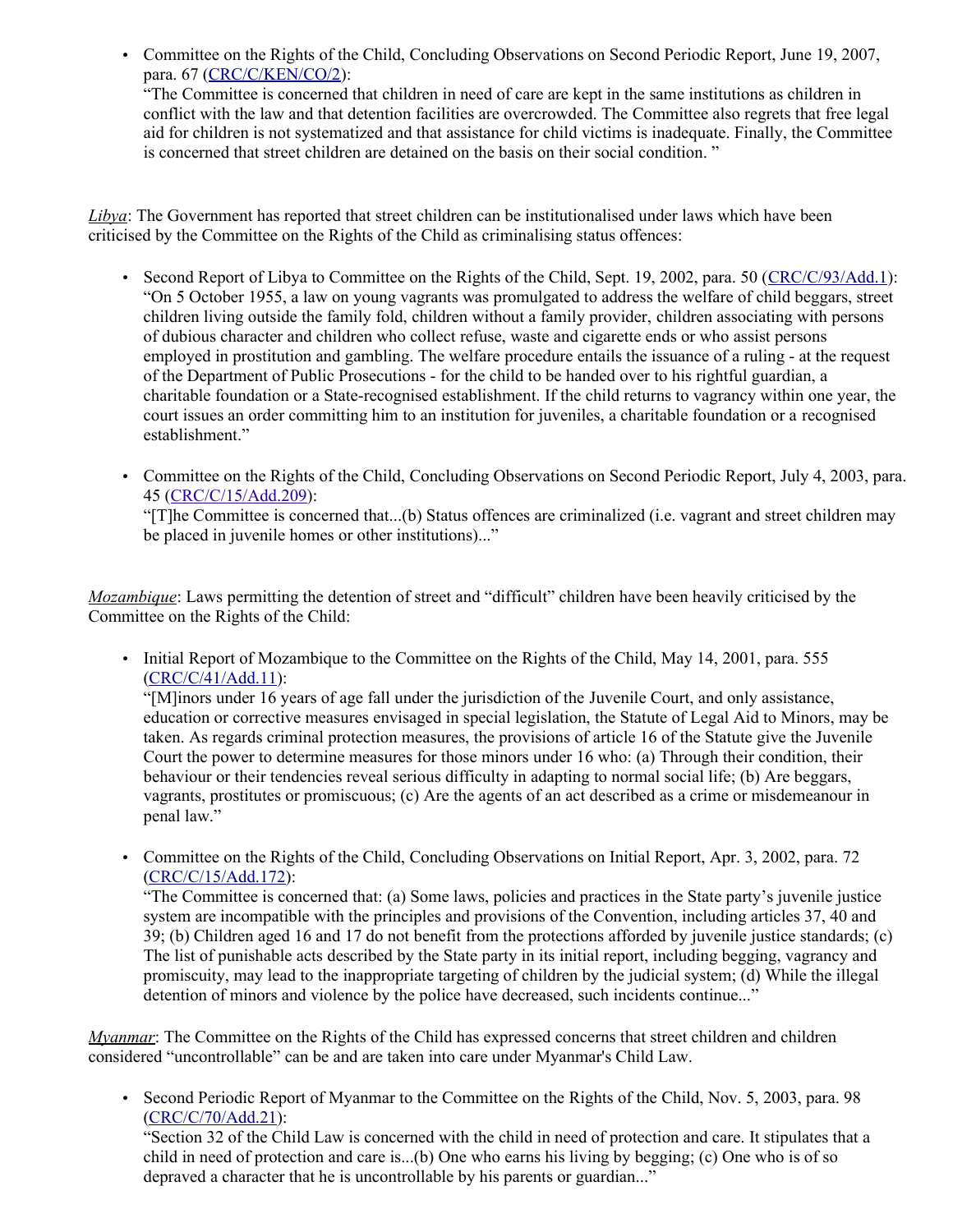• Committee on the Rights of the Child, Concluding Observations on Second Periodic Report, June 30, 2004, para. 76 [\(CRC/C/15/Add.237\)](http://www2.ohchr.org/english/bodies/crc/crcs36.htm):

"The Committee is concerned at the limited progress achieved in establishing a functional and adequate juvenile justice system throughout the country. In particular, the Committee is concerned about...(i) The legal sanctions imposed on children who commit statutory offences such as begging."

*Nigeria*: [Street Children & The Juvenile Justice System in Lagos State,](http://www.streetchildren.org.uk/content.asp?pageID=46&showPublications=t) Consortium for Street Children, January 2004, p. 53:

"The juvenile court system goes beyond dealing with criminal cases. As previously stated, the objective is for the welfare of children in need of care and protection and the treatment of children in conflict with the law. The court therefore adjudicates over cases of:

- (i) Children in need of care and protection;
- (ii) Children who need to be taken in by another family (fostering and adoption)
- (iii) Children whose paternity is denied or in dispute;
- (iv) Truants;
- (v) Children 'beyond parental control'
- (vi) Children in conflict with the law

Children under categories (i) and (ii) above are social welfare cases. Category (iii) is civil while categories (iv) and (v) are 'status offences'. Only category (v) covers criminal cases. According to international guidelines, categories (iv) and (v) should be decriminalized and categories (i), (ii) and (iii) should be dealt with separately from criminal cases at all times."

*Qatar*: The Penal Code of Qatar criminalises children involved in prostitution, begging and vagrancy, and has been criticised by the Committee on the Rights of the Child.

• Initial Report of Qatar to the Committee on the Rights of the Child, Oct. 29, 1999, para. 160 [\(CRC/C/51/Add.5\)](http://tb.ohchr.org/default.aspx?Symbol=CRC/C/51/Add.5):

"Children are protected under the provisions of the Penal Code and a number of other special enactments prohibiting prostitution, begging and vagrancy, etc., and also under the provisions of the Code of Criminal Procedure concerning the trial of juveniles."

• Committee on the Rights of the Child, Concluding Observations on Second Periodic Report, Nov. 6, 2001, para. 59 [\(CRC/C/15/Add.163\)](http://tb.ohchr.org/default.aspx?Symbol=CRC/C/15/Add.163):

"The Committee is concerned that persons under 18 may be prosecuted for crimes in the same manner as adults (i.e. without special procedures), and be subject to the same penalties as adults. Moreover, the Committee is concerned at the criminalization of status offences. "

*Tanzania*: NGO reports indicate that street children are regularly rounded up and detained by the police, and the courts have recently upheld laws permitting this:

• [Police Round-ups of Street Children in Arusha are Unjust, Unconstitutional and Undermine the United](http://www.crin.org/resources/infoDetail.asp?ID=7363&flag=report) [Republic of Tanzania Constitution and Rule of Law,](http://www.crin.org/resources/infoDetail.asp?ID=7363&flag=report) Mkombozi Centre for Street Children with the Arusha Caucus for Children's Rights, Dec. 2005:

"Since September 2001, Tanzania has witnessed the arrest and detention of more than 45 street children during the course of four major round-ups by police in the Arusha Municipality. Police round-ups of street children as 'vagrants' has been the simplified response of the District Commissioner to the increasingly complex and urgent issue of street children, justified on the basis of the dated and repressive 1944 Townships (Removal of Undesirable Persons) Ordinance. In fact, the constitutionality and appropriateness of police round-ups of street children was challenged in both Europe and South America, and resulted in the revocation of unconstitutional laws on vagrancy and begging. As such, despite the fact that 50 per cent of Tanzania's population is comprised of children, the legal protection provided to them is disturbingly incomplete, contradictory and in violation of both human and child rights."

• [Children detained for status offences in...Tanzania,](http://www.crin.org/resources/infoDetail.asp?ID=21864&flag=news) CRIN, Feb. 16, 2010:

"In Tanzania, a court application calling for the repeal of a law permitting municipal authorities to round-up street children has been rejected by the High Court of Tanzania on the same day that the President approved